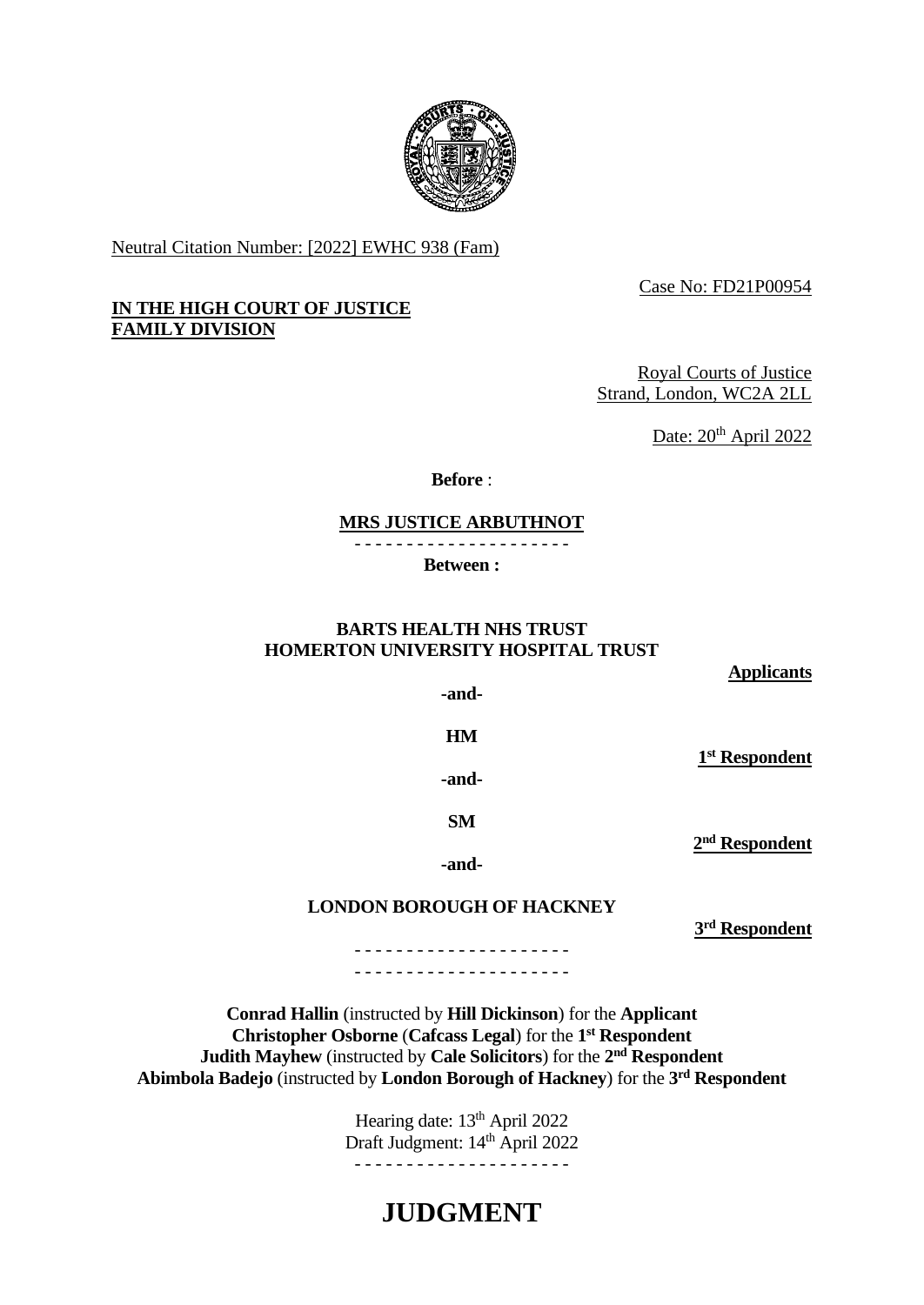#### **Mrs Justice Arbuthnot:**

#### **Introduction**

- 1. I am concerned with HM who was born on  $3<sup>rd</sup>$  March 2006 and is aged 16. She is the third child in a family of six children who live with the second Respondent SM, their mother who is supported by her partner.
- 2. HM was born with a number of challenging medical issues. She has a genetic chromosome abnormality called 1p36 deletion; epilepsy; severe global developmental delay; kyphoscoliosis; risk of aspiration and severe faltering growth which shows itself in a minimal weight gain in the past few years and in particular weight loss in the past 12 months and feeding difficulties.
- 3. Although HM is non-verbal and uses a wheelchair she is able to express herself through making sounds and through smiling, laughing, crying and making hand gestures. The description of the guardian is that HM sits at the heart of a lovely large family. The guardian visited her not so long ago and witnessed her closeness to other family members and her obvious happiness when her siblings returned from school.
- 4. Initially it was thought that HM would not survive beyond her first birthday and it is thanks to her mother, SM's great care for her daughter that she has just passed her 16th birthday. This must have been challenging at the best of times, with the number of complex medical issues that HM has to cope with but even more so when HM has five siblings aged from 18 to three.
- 5. I heard evidence from the mother today and heard this remarkable woman articulate her deeply felt concerns about the risks the Trusts' proposals might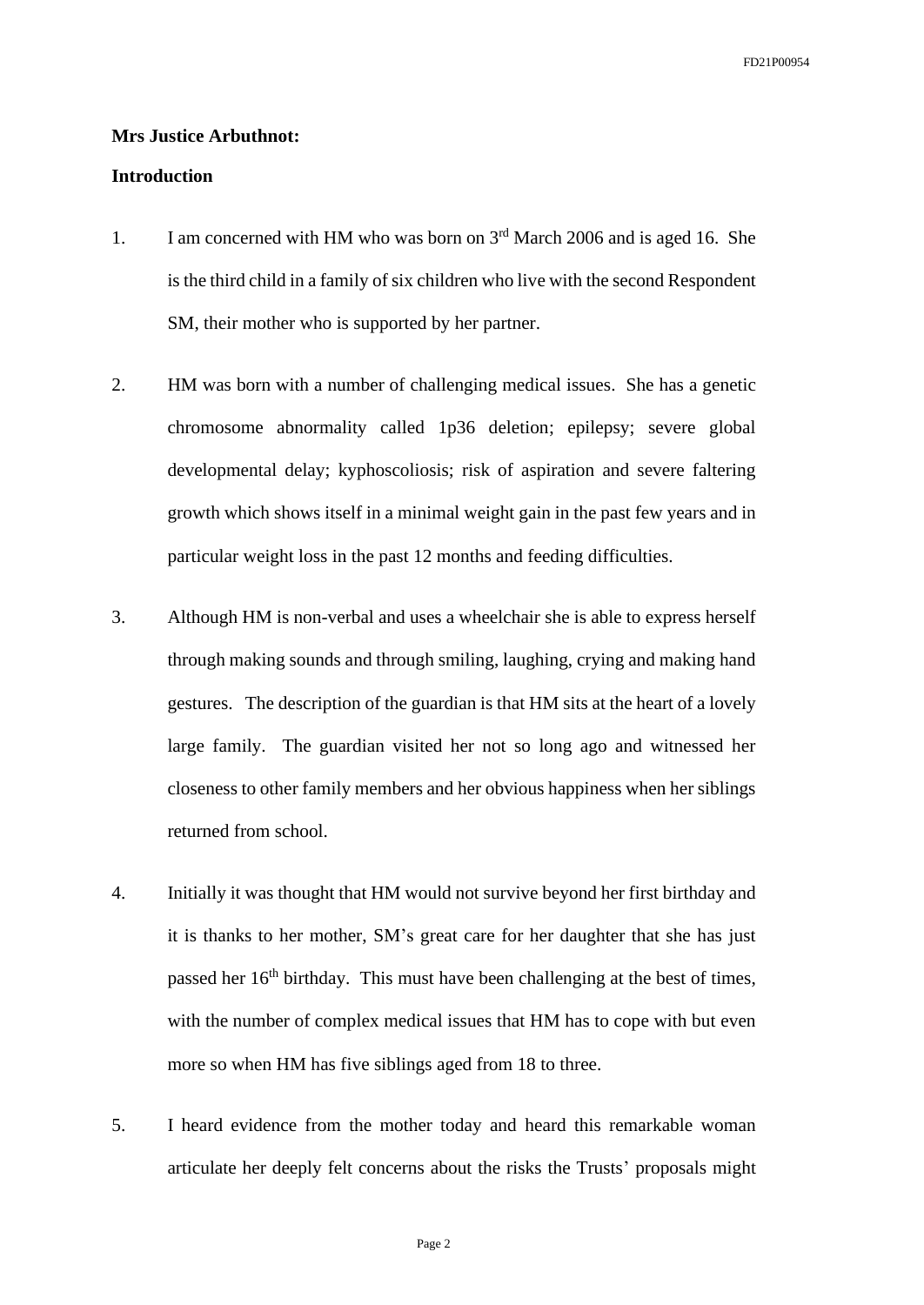pose to HM. Her deep understanding of HM means I have to listen with particular care to what she says is in her daughter's best interests.

- 6. There have been some rocky moments in the relationship between the mother and some of the clinicians (and others) working from the Trusts but the parties very sensibly decided that it would not be helpful or constructive to dwell on the past.
- 7. I was particularly grateful to have the assistance of very able and experienced counsel who explored the clinicians' and the mother's evidence skilfully and sensitively and made cogent, fair and balanced submissions at the end of the case which I found extremely helpful.
- 8. For convenience I have referred to the Trusts as "the applicants" and to the second respondent as "the mother".

## **Application**

- 9. Barts Health NHS Trust and Homerton University Hospital NHS Trust ("the Applicants") apply for declarations that HM lacks capacity to make the material decisions to rebut the presumption of capacity and that it is lawful and in HM's best interests for a particular care plan of treatment to be followed.
- 10. The second declaration the Applicants seek to be made under the inherent jurisdiction is that it is lawful for HM to be admitted for a period of up to seven days for observation before having a nasogastric ("NG") tube inserted to enable HM to receive supplemental feeding; until she has gained optimum weight for her to tolerate a general anaesthetic which would allow for a percutaneous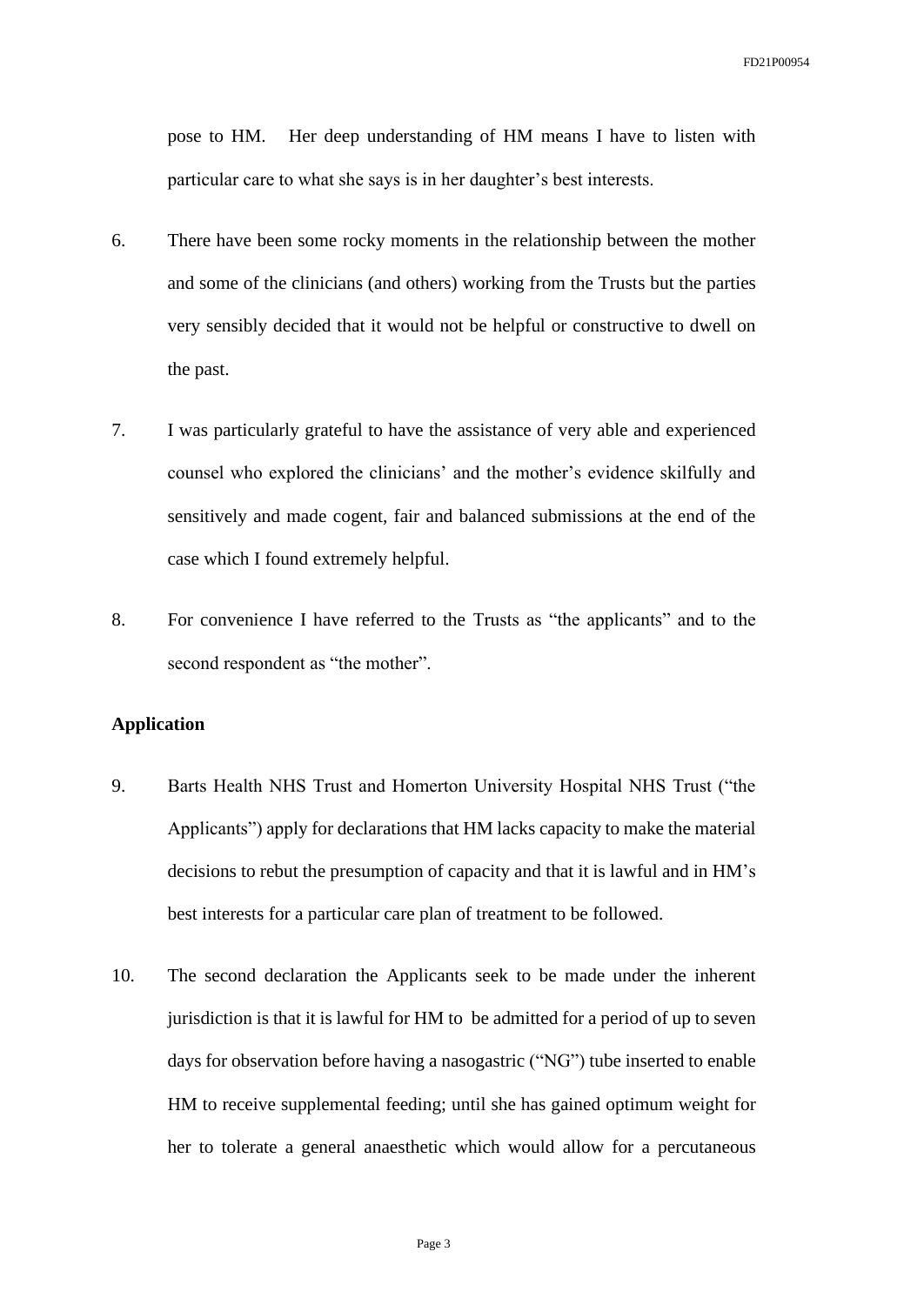endoscopy gastrostomy ("PEG") tube to be inserted by which she could receive supplemental feeding including at night.

### **Issue**

- 11. There are two issues for me, first, whether HM lacks capacity. This is not challenged. HM is non-verbal and has "Profound and Multiple Learning Difficulties" ("PMLD"). She does not have the capacity to make the material decisions. The presumption of capacity is rebutted, and I make the first declaration.
- 12. The more difficult issue is whether the care plan as amended is in HM's best interests. As a precursor to the decision, the mother disputes that her daughter is 'malnourished'. Even if she is, the mother says the risks outweigh the benefits of the procedures whilst the applicants supported by the guardian take the opposite view. They argue that HM is malnourished according to the medical definition and that the benefits of their care plan outweigh the risks. The court must balance both sides of the equation to reach a decision, as part of that balance this mother's views who knows her daughter very well better than anyone else must be given particular value.

#### **Parties' positions**

13. The applicants' position is that HM is malnourished. The amended care plan is that HM is to be admitted to hospital, where between days 1 and 7, baseline measurements and bloods will be taken to assess her weight and blood count and protein levels and during this period she will continue with her present community home and school feeding plan.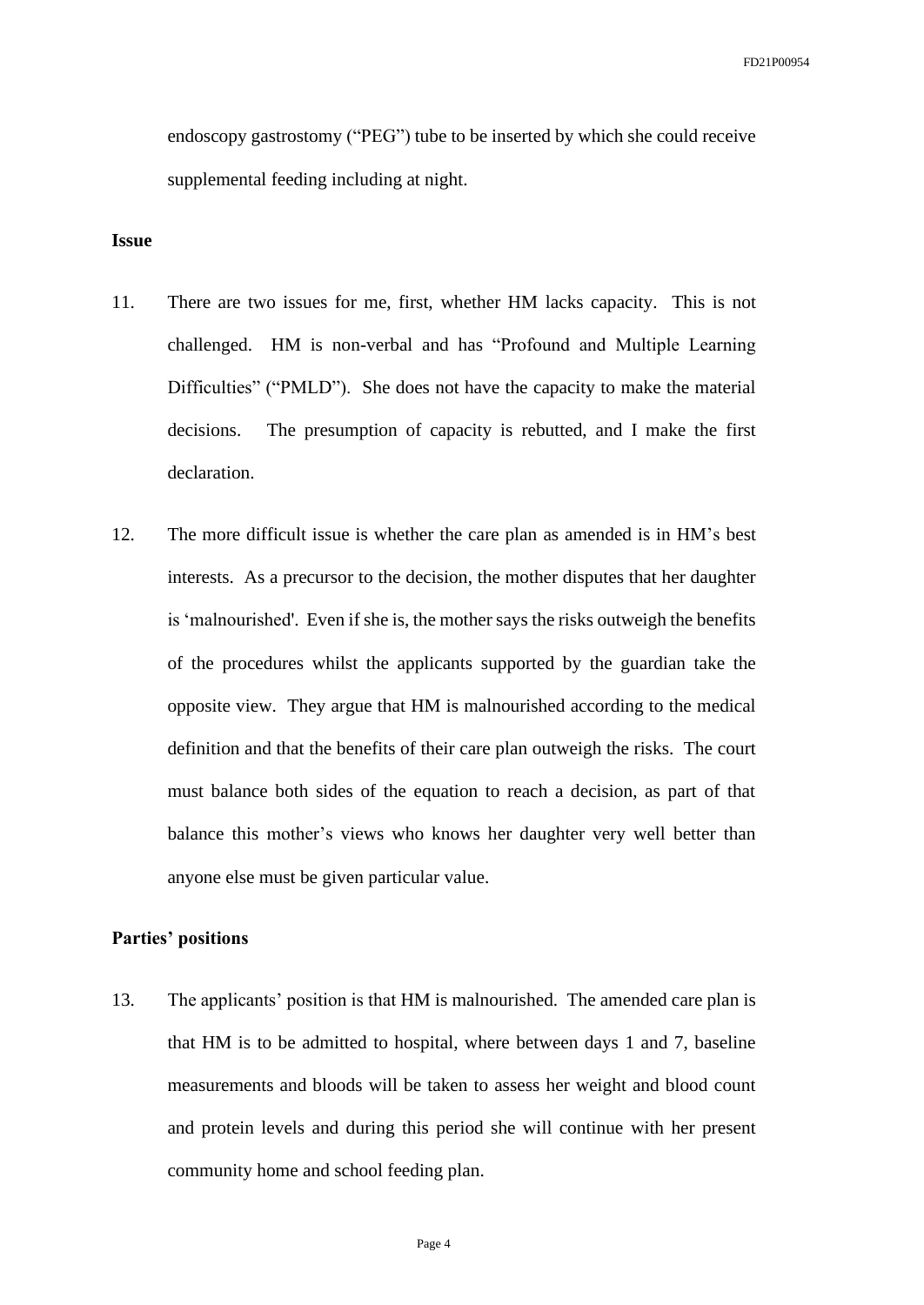- 14. During that first period, her oral intake will be carefully measured as well as her output (urine etc) to assess hydration based on weight. At that stage if her oral intake is not sufficient for adequate growth and weight gain then nasogastric 'NG' tube feeding will take place before HM has gained sufficient weight so that she could tolerate better a general anaesthetic when a PEG will be inserted.
- 15. HM's mother opposes the application. Her strongly held view is that HM is not malnourished. The risks of the insertion of the tubes required for NG and PEG feeding including the use of a general anaesthetic are too great. All the family are lean and HM is no leaner than her siblings.
- 16. Mediation was attempted between the clinicians and the mother but it did not work out satisfactorily.
- 17. The local authority feels it has to support the unanimous view of the clinicians. In his submissions Mr Badejo says the medical evidence all goes in one direction that the risks to HM will get worse if she is not admitted into hospital for these procedures to take place.
- 18. In February 2022, the guardian proposed for an adjournment for a geneticist to be approached to give their opinion as to whether the particular genetic chromosome abnormality called 1p36 deletion may have caused HM's fluctuating and low weight. The expert was consulted and was not able to assist. Having considered that evidence as well as updating evidence from the clinicians the guardian's final position was to support the application for the declarations.

## **Law in relation to the court's approach to 'best interests'**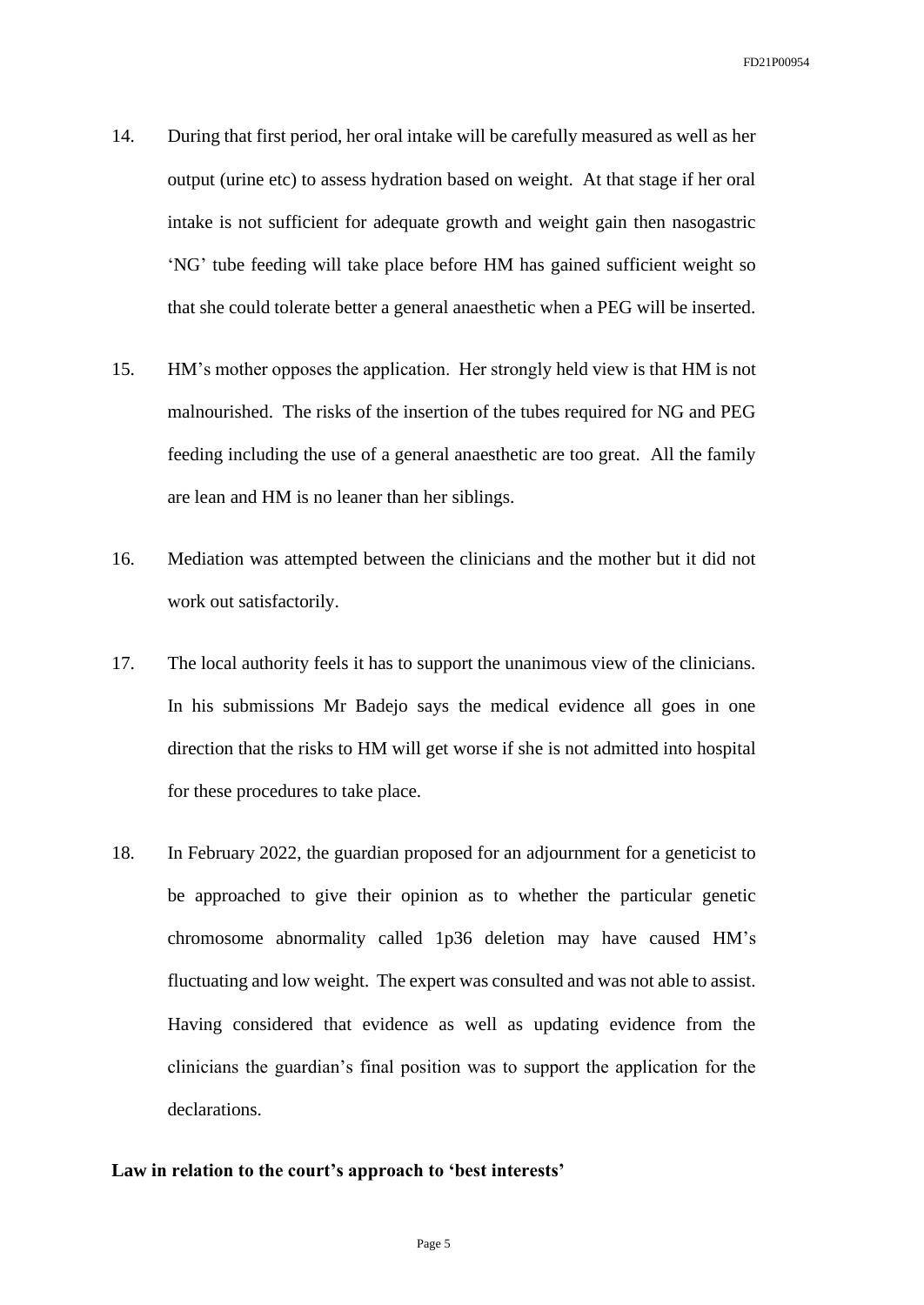- 19. I cannot better the exposition of the law as set out in the Mr Hallin and Mr Osborne's position statements on behalf of the applicants and the guardian. I set out the law below assisted by their documents.
- 20. The principle of 'best interests" encompasses medical, emotional and all other welfare issues.
- 21. The most recent consideration of the principle is to be found in *In Manchester University NHS Foundation Trust v Fixsler & Ors* [2021] EWHC 1426 (Fam) (28 May 2021) where MacDonald J considered previous authorities and provided a helpful summary of the application of the best interests' test:

*"*57. As I have observed in previous cases, the legal framework that the court must apply in cases concerning the provision of medical treatment to children who are not 'Gillick' competent is well settled. The following key principles can be drawn from the authorities, in particular In *Re J (A Minor)(Wardship: Medical Treatment)* [1991] Fam 33, *R (Burke) v The General Medical Council*  [2005] EWCA 1003, *An NHS Trust v MB* [2006] 2 FLR 319, *Wyatt v Portsmouth NHS Trust* [2006] 1 FLR 554, *Kirklees Council v RE and others* [2015] 1 FLR 1316 and *Yates and Gard v Great Ormond Street Hospital for Children NHS Foundation Trust* [2017] EWCA Civ 410:

i) The paramount consideration is the best interests of the child. The role of the court when exercising its jurisdiction is to take over the parents' duty to give or withhold consent in the best interests of the child. It is the role and duty of the court to do so and to exercise its own independent and objective judgment.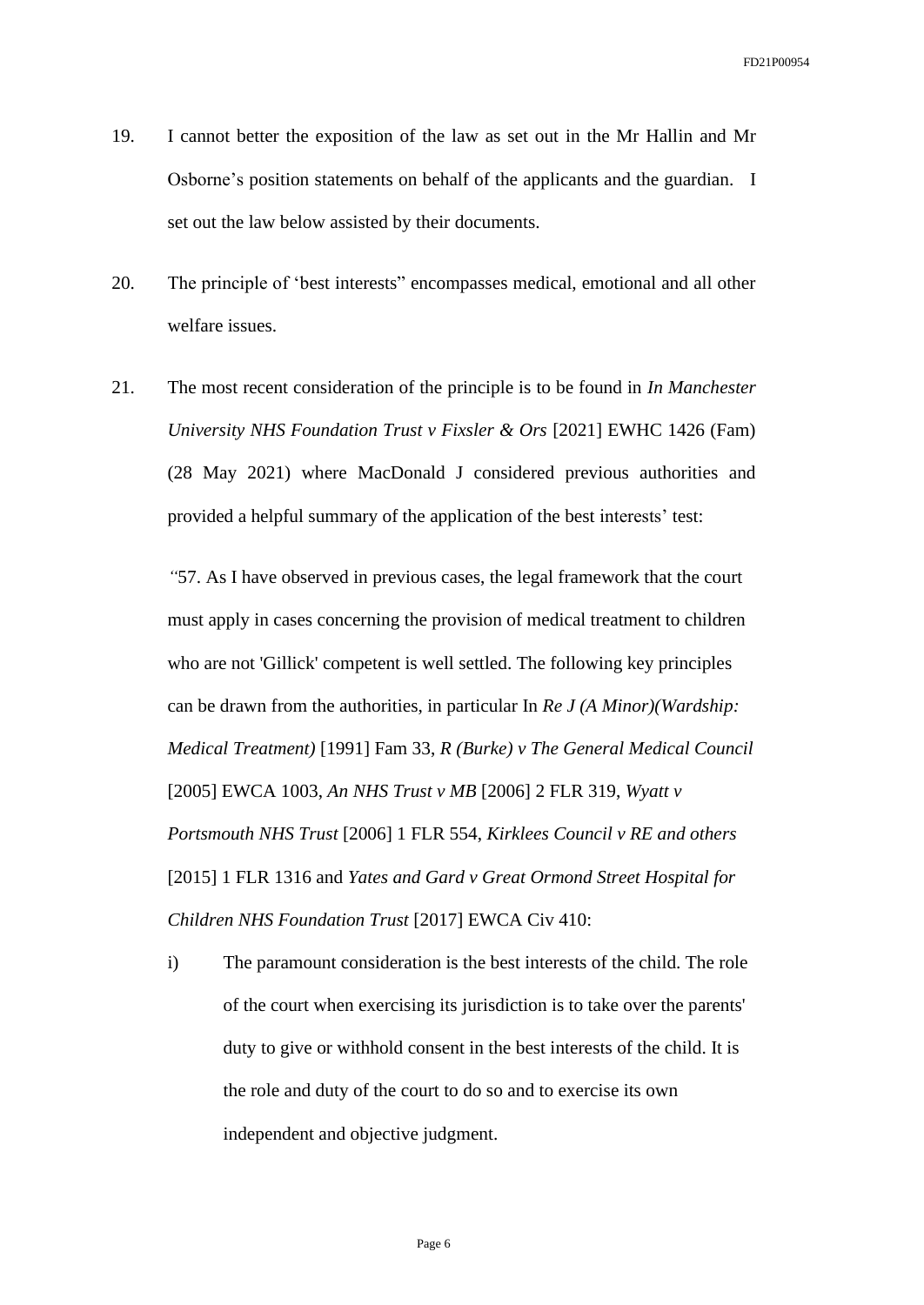- ii) The starting point is to consider the matter from the assumed point of view of the patient. The court must ask itself what the patient's attitude to treatment is or would be likely to be.
- iii) The question for the court is whether, in the best interests of the child patient, a particular decision as to medical treatment should be taken. The term 'best interests' is used in its widest sense, to include every kind of consideration capable of bearing on the decision, this will include, but is not limited to, medical, emotional, sensory and instinctive considerations. The test is not a mathematical one, the court must do the best it can to balance all of the conflicting considerations in a particular case with a view to determining where the final balance lies. Within this context the wise words of Hedley J in Portsmouth NHS Trust v Wyatt and Wyatt, Southampton NHS Trust Intervening [2005] 1 FLR 21 should be recalled: "This case evokes some of the fundamental principles that undergird our humanity. They are not to be found in Acts of Parliament or decisions of the courts but in the deep recesses of the common psyche of humanity whether they be attributed to humanity being created in the image of God or whether it be simply a self-defining ethic of a generally acknowledged humanism."
- iv) In reaching its decision the court is not bound to follow the clinical assessment of the doctors but must form its own view as to the child's best interests.
- v) There is a strong presumption in favour of taking all steps to preserve life because the individual human instinct to survive is strong and must be presumed to be strong in the patient. The presumption however is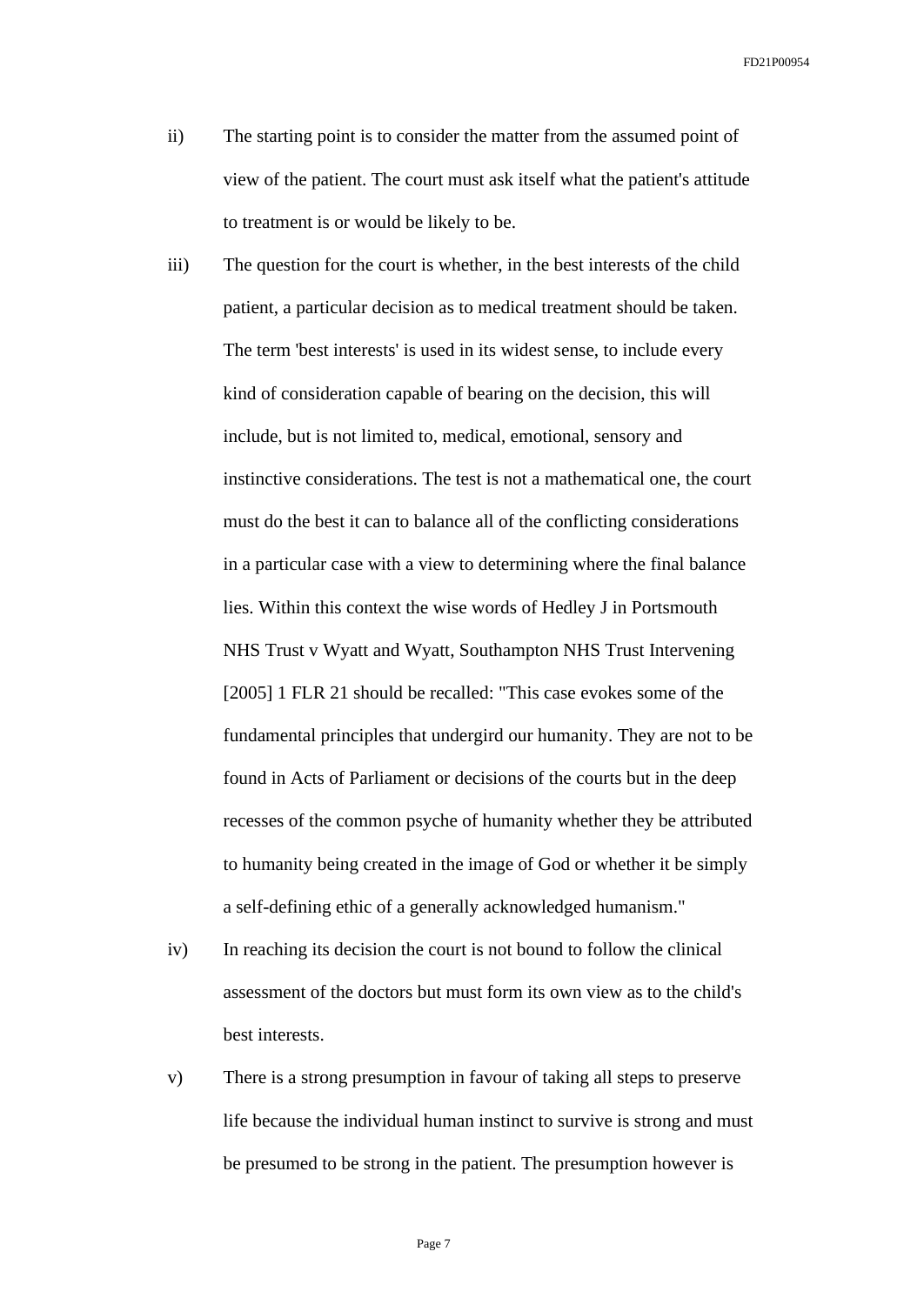not irrebuttable. It may be outweighed if the pleasures and the quality of life are sufficiently small and the pain and suffering and other burdens are sufficiently great.

- vi) Within this context, the court must consider the nature of the medical treatment in question, what it involves and its prospects of success, including the likely outcome for the patient of that treatment.
- vii) There will be cases where it is not in the best interests of the child to subject him or her to treatment that will cause increased suffering and produce no commensurate benefit, giving the fullest possible weight to the child's and mankind's desire to survive.
- viii) Each case is fact specific and will turn entirely on the facts of the particular case.
- ix) The views and opinions of both the doctors and the parents must be considered. The views of the parents may have particular value in circumstances where they know well their own child. However, the court must also be mindful that the views of the parents may, understandably, be coloured by emotion or sentiment. There is no requirement for the court to evaluate the reasonableness of the parents' case before it embarks upon deciding what is in the child's best interests. In this context, in *An NHS Trust v MB* Holman J, in a passage endorsed by the Court of Appeal in Re A (A Child) [2016] EWCA 759, said as follows:

"The views and opinions of both the doctors and the parents must be carefully considered. Where, as in this case, the parents spend a great deal of time with their child, their views may have particular value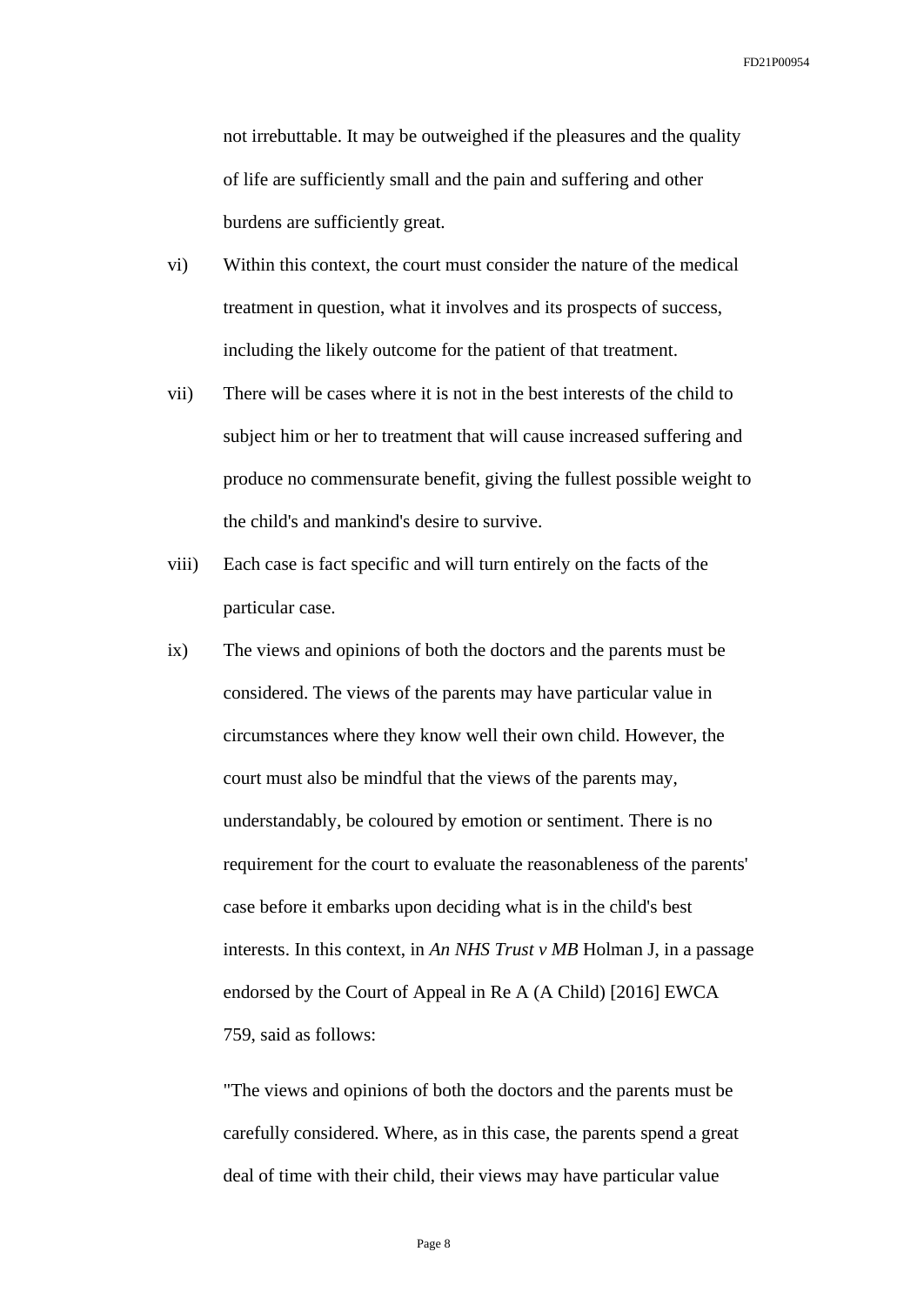because they know the patient and how he reacts so well; although the court needs to be mindful that the views of any parents may, very understandably, be coloured by their own emotion or sentiment. It is important to stress that the reference is to the views and opinions of the parents. Their own wishes, however understandable in human terms, are wholly irrelevant to consideration of the objective best interests of the child save to the extent in any given case that they may illuminate the quality and value to the child of the child/parent relationship."

x) The views of the child must be considered and be given appropriate weight in light of the child's age and understanding.

> 58. These principles have been reiterated repeatedly at appellate level. In *Re A (A Child)* the Court of Appeal confirmed once again that, whilst requiring great sensitivity and care of the highest order, the task of the court in cases concerning disputes in respect of the medical treatment of children can be summed up by reference to two paragraphs from the speech of Baroness Hale in *Aintree University Hospital NHS Trust v James* [2013] UKSC 67, namely: "[22] Hence the focus is on whether it is in the patient's best interests to give the treatment rather than whether it is in his best interests to withhold or withdraw it. If the treatment is not in his best interests, the court will not be able to give its consent on his behalf and it will follow that it will be lawful to withhold or withdraw it. Indeed, it will follow that it will not be lawful to give it. It also follows that (provided of course they have acted reasonably and without negligence) the clinical team

> > Page 9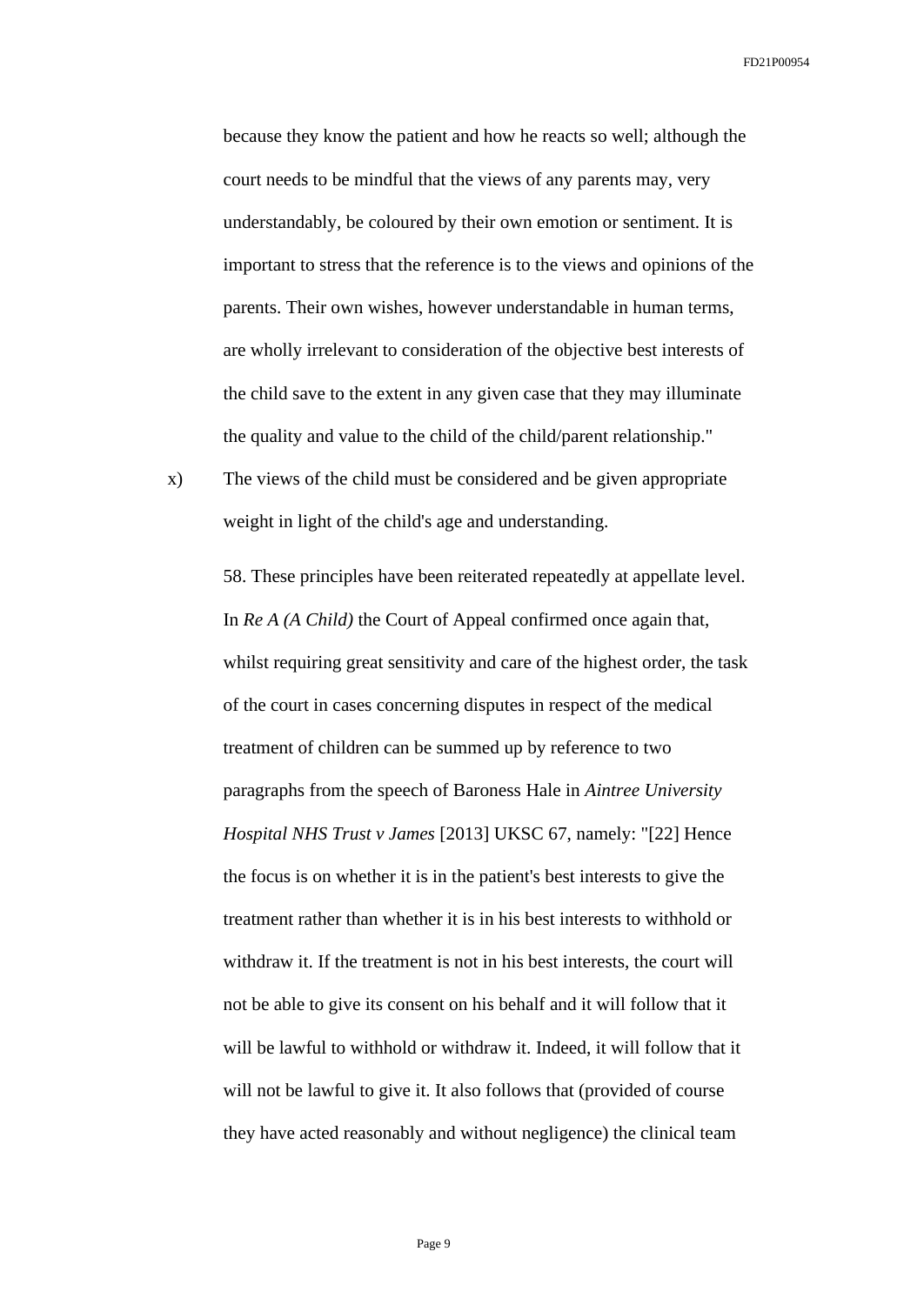will not be in breach of any duty toward the patient if they withhold or withdraw it."

59. And "[39] The most that can be said, therefore, is that in considering the best interests of this particular patient at this particular time, decision-makers must look at his welfare in the widest sense, not just medical but social and psychological; they must consider the nature of the medical treatment in question, what it involves and its prospects of success; they must consider what the outcome of that treatment for the patient is likely to be; they must try and put themselves in the place of the individual patient and ask what his attitude towards the treatment is or would be likely to be; and they must consult others who are looking after him or are interested in his welfare, in particular for their view of what his attitude would be." 60. In the case of *Yates and Gard v Great Ormond Street Hospital for Children NHS Foundation Trust* [2017] EWCA Civ 410, McFarlane LJ again reiterated that: "As the authorities to which I have already made reference underline again and again, the sole principle is that the best interests of the child must prevail and that must apply even to cases where parents, for the best of motives, hold on to some alternative view."

## **Evidence**

22. I was provided with a bundle of evidence from the specialists who have been treating HM over a number of months and years. The statements included those from Dr Y a Consultant Paediatric Gastroenterologist, Dr X, a Consultant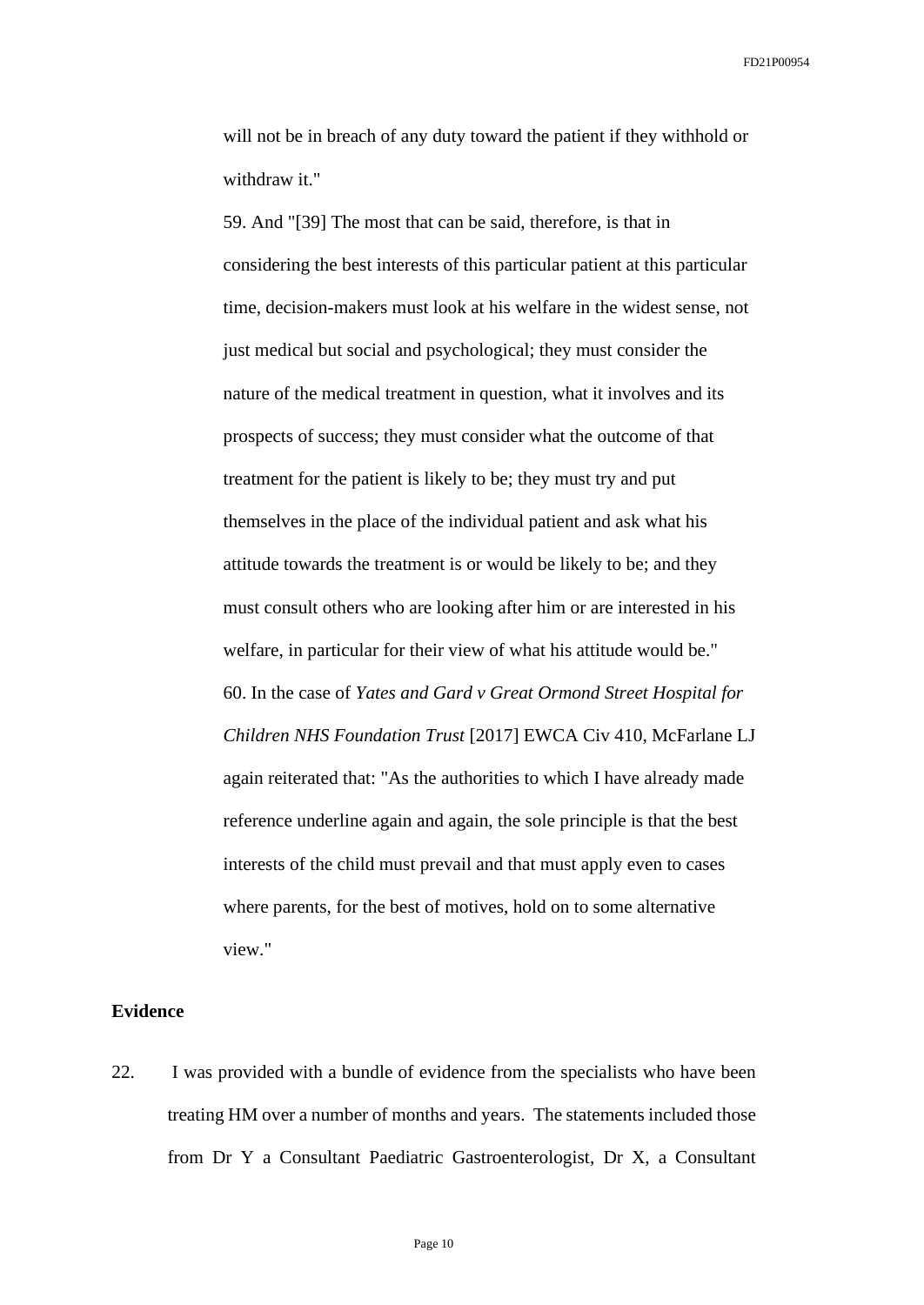Paediatric Neurologist, Dr Z, a Consultant Paediatrician and Ms W a Dietician at Homerton University NHS Trust. I heard from Dr Z, Dr Y and Dr X for the applicants. The mother then gave evidence as did the guardian.

- 23. The evidence from the doctors went in one direction only. They said as one that HM is malnourished, her case had been considered by a multi-disciplinary team ("MDT") and the team including five specialist consultants agreed that this was the case. Dr V was a consultant at King's College Hospital from whom a second opinion was obtained She provided the same view as the internal clinicians but said that a seven day to two-week observation before a NG tube was inserted might be helpful.
- 24. The crucial evidence from the specialists was that HM's weight was dropping lower and lower with occasional fluctuations and was one of the two most significant and potentially fatal risks to HM's health. The second was her epilepsy.
- 25. The most striking evidence in relation to HM's weight from the Trust was given by Dr Z.
- 26. Dr Z provided two growth charts produced by the Royal College of Paediatrics and Child Health. The charts were at C152 of the bundle, and her height and weight were plotted showing how HM's growth compares to other girls at any particular age.
- 27. The charts have centile lines which show how in this case HM is developing compared to other girls of the same age. The centiles go from  $.4 \text{ up to } 99.6^{\text{th}}$ centile. Currently HM's weight is below the .4 centile which would mean if you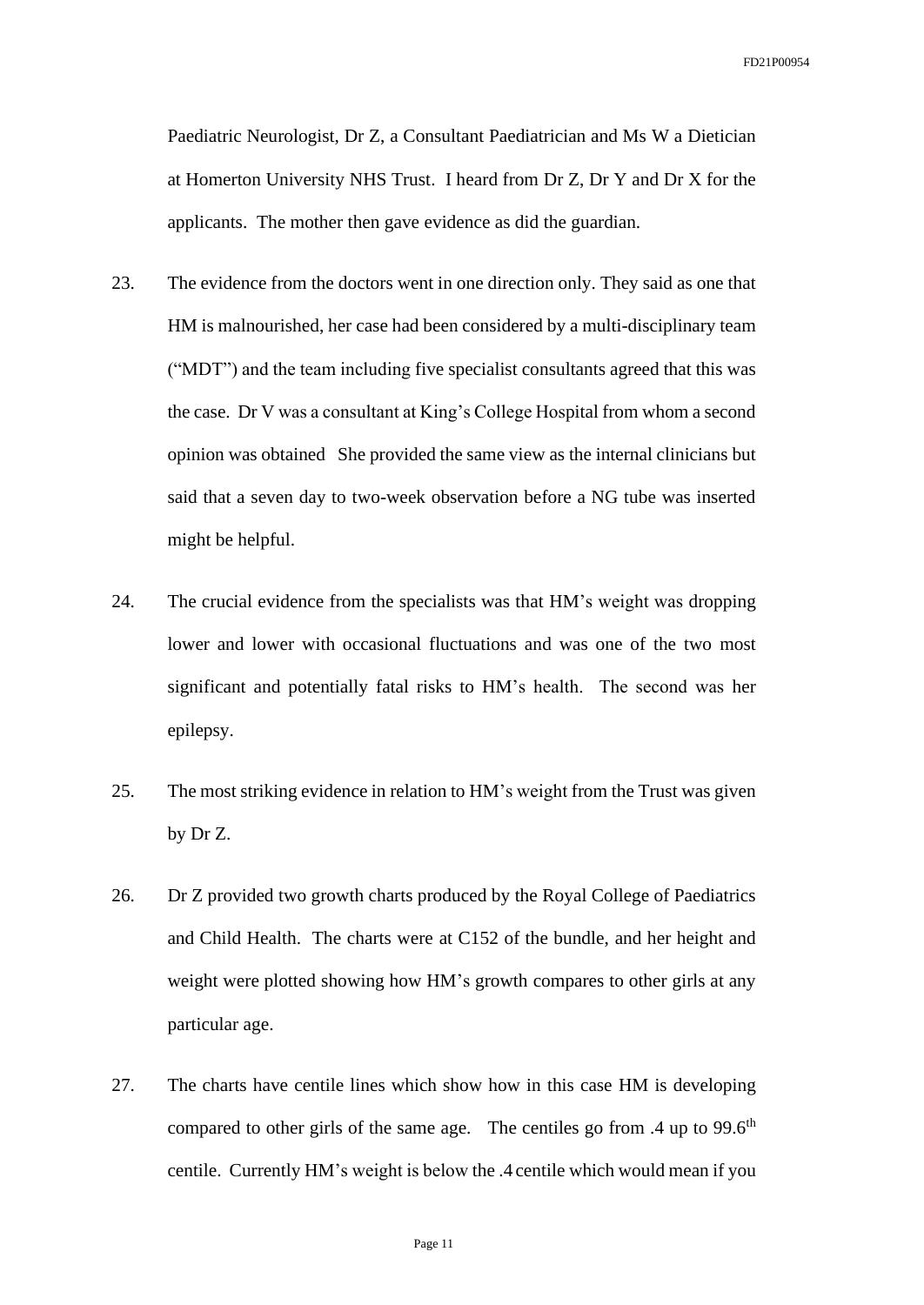compared her with 100 girls of the same age, HM would probably have the lowest weight.

- 28. The chart at C152 is in two parts, the first from the age of two until eight and the second from eight to 16 (HM's current age). Dr Z also provided a table of HM's weight measurements and at C209 brought that up to date.
- 29. Dr Z's evidence was clear, on the growth charts which plotted HM's weight between the age of 2 years until almost aged 8 and a half , she was growing along between the .4 centile to the second centile. These were measurements taken from medical and school notes and were consistent, (ignoring one outlier measurement).
- 30. The second chart on C152 showed HM between the age of 8 and a half and 16. Her weight had dropped beneath the .4 centile. The point made by Dr Z is that HM had her complex medical conditions from birth and between the ages of 2 and 8 and a half she still had capacity for growth between .4 and 2<sup>nd</sup> centile. From the age of eight and a half to 16, she had not been able maintain her growth, it was flattening progressively. It was increasingly below .4 centile and dropping further all the time.
- 31. Dr Z provided a table showing HM's weight on  $4<sup>th</sup>$  December 2020 at 25.4kg then at aged 15 years on  $5<sup>th</sup>$  March 2021, she weighed 26 kgs. By the time of her  $16<sup>th</sup>$  birthday, she is weighed on  $4<sup>th</sup>$  March 2022, when she is 21.8kg.
- 32. HM's weight measurements were brought up to date by Dr Z at C209 where it is said she weighed 23.25 kgs on  $11<sup>th</sup>$  March 2022 and  $1<sup>st</sup>$  April 2022 when she weighed 22.90 kgs (C209). I notice she did not appear to be weighed at the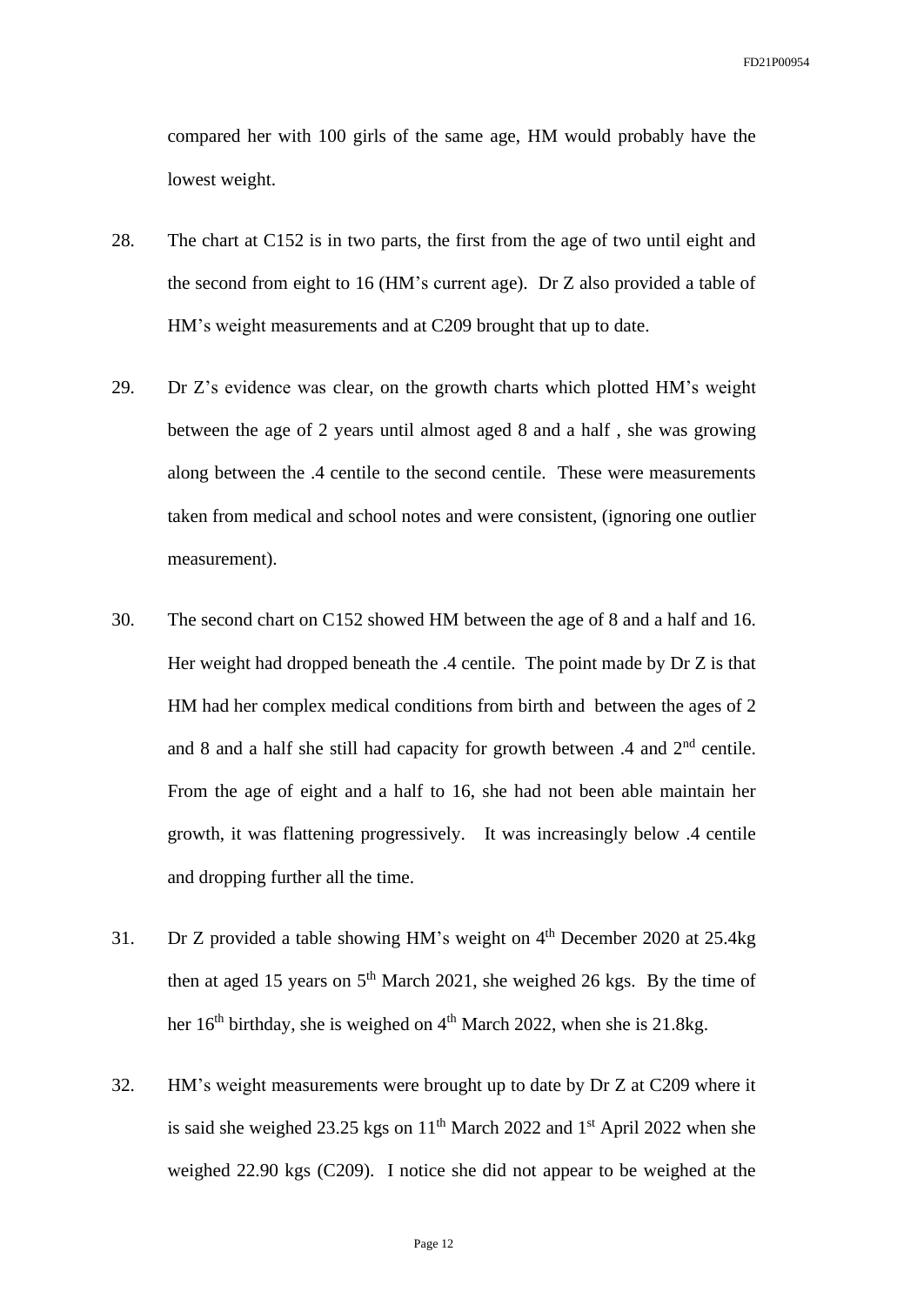doctor on 8<sup>th</sup> April 2022. These weights were well below what she weighed on or about her  $15<sup>th</sup>$  birthday.

- 33. Dr Z said in evidence that she was sorry to have to say that HM was so malnourished when you saw her in person that she looked "purely skin and bone" and has not much muscle left. Dr Z said she "still has some muscle as she can move but she is so malnourished". She repeated how sorry she was to have to say that.
- 34. The specialist Dr Y, the Consultant Paediatric Gastroenterologist, provided the Personalised Paediatric Dietetic Care and Treatment at C200 of the bundle. If the Court made the declarations requested by the applicants, days 1 to 7 would be for observation of HM with baseline measurements taken and other procedures. Days 8 to 9, a NG tube would be inserted by nursing staff and supplemental feeding would start. At some time after once HM's weight is increasing a PEG insertion would be considered and thereafter there will be training for the mother and any other carer as well as a homecare company to assist with the feeding in the community once she is discharged at around the 28 day mark.
- 35. Dr Y gave evidence too about HM's weight. He too described her as malnourished. Whether that was the correct medical description or not, another way of describing her weight was that HM was severely underweight.
- 36. Dr Y set out the risks to HM of being so severely underweight in his first statement at paragraph 48 page C9 of the bundle. The risks were as follows: HM could deteriorate very quickly into the severe end of malnutrition which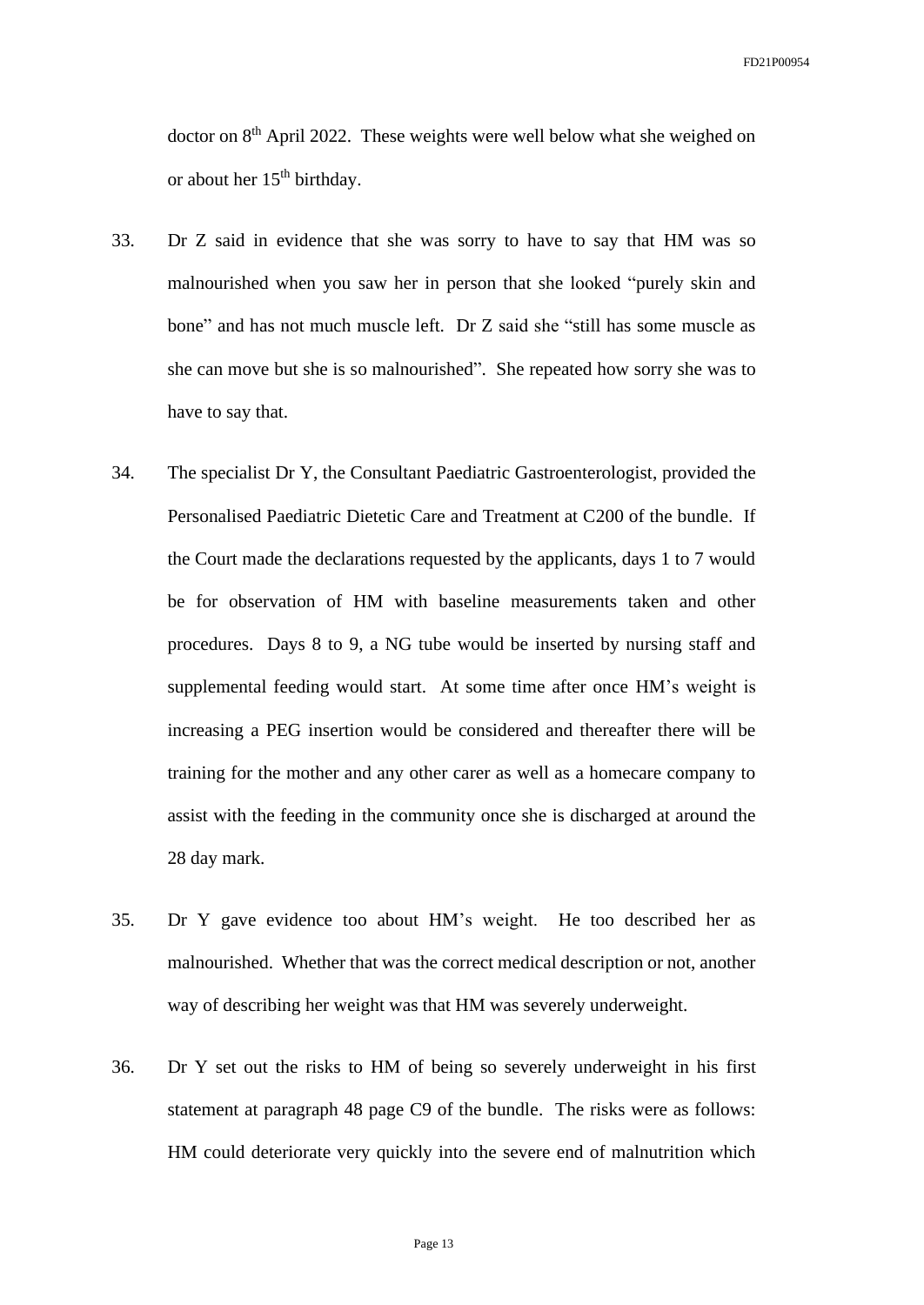could happen at any point. If she were to get a chest infection, she would not have the energy reserves needed to fight it and again could deteriorate very quickly. This would put her at high risk of death. Malnutrition would increase the risk of pressure sores because of the lack of fat to protect her. Osteoporosis in later life was a higher chance where the bones were not getting the nutrients they need for density. Malnutrition also can cause irritability and other changes in behaviour including low energy levels.

- 37. Dr Y set out in his evidence the risks to HM of the NG tube and the PEG tube procedures. He said that the benefits to HM outweighed the risks to her in the short term. In relation to the seizures that the mother was particularly concerned about, the doctor confirmed that their Anaesthetic team at Barts Hospital anesthetise a lot of children and young people who have epilepsy and she would be kept in hospital post operatively and would receive immediate treatment if she had a fit.
- 38. Dr X the Consultant Paediatric Neurologist explained in her statements and evidence that the risk of sudden unexpected death from epilepsy (SUDEP) happens in 1:4500 adolescent children with epilepsy and those with pharmacoresistant epilepsy, nocturnal seizures and learning difficulties are more at risk. She said that HM's risk of SUDEP already exists and the risk would not increase as a result of the proposed treatment. There was no link between having a NG tube or a PEG and an increased risk of SUDEP.
- 39. Dr X said that she had told SM that they prepare children with epilepsy well for the procedure. Whilst in hospital the child receives their usual medication and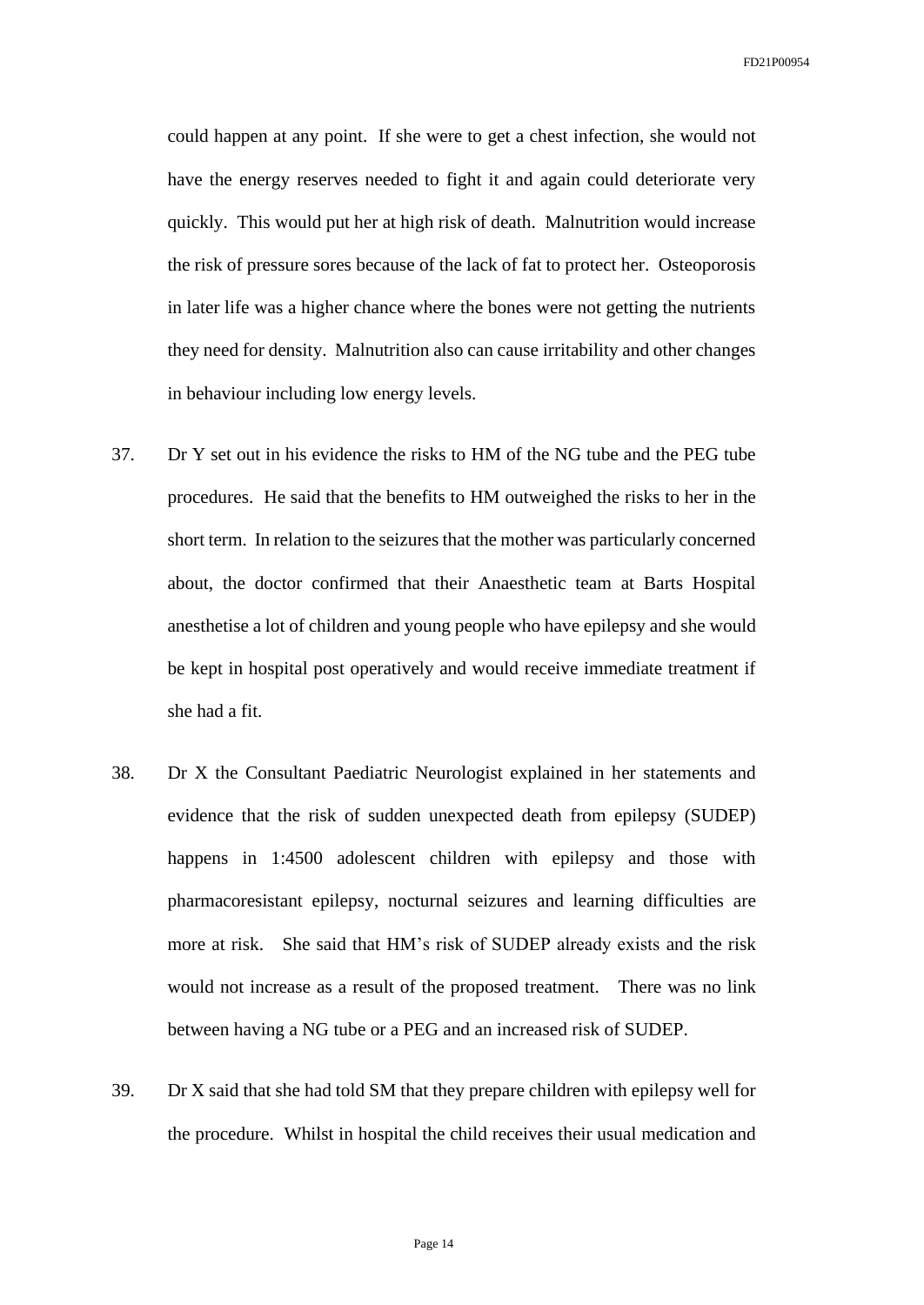if a seizure were to happen then they would immediately intervene and give medication.

- 40. In her evidence Dr X explained that the insertion and removal of the NG tube was so rapid that it may not trigger a seizure and that pre-insertion medication should ensure that. If HM did have a seizure her team of specialists would be ready to ensure it was controlled immediately.
- 41. Dr X said one of the advantages of NG feeding leading to weight gain and the insertion of a PEG tube is that a ketogenic diet could be used which assists with hard to control epilepsy in children. This might reduce seizures but can only take place with children who are not of a suboptimal weight. This would be life- changing for HM.
- 42. As set out above, Dr Y had approached Dr V at Kings College Hospital for a second opinion "from a gastro point of view" which was set out in a letter dated 9<sup>th</sup> August 2021. Dr V said the concerns is that HM is "quite underweight and has not been meeting her calorific requirement from oral intake". Dr V contacted the mother and established HM's history and her feeding regime.
- 43. Dr V suggested that HM be admitted for observation of her food intake which would allow recording of her input and output and a calculation of her calorie intake and requirement. She could have her weight monitored during that time.
- 44. When Dr V suggested that to the mother's partner, he said they were concerned that the stress of admission might exacerbate her epilepsy. Dr V explained that Royal London would be best for admission as they would have the appropriate team on hand.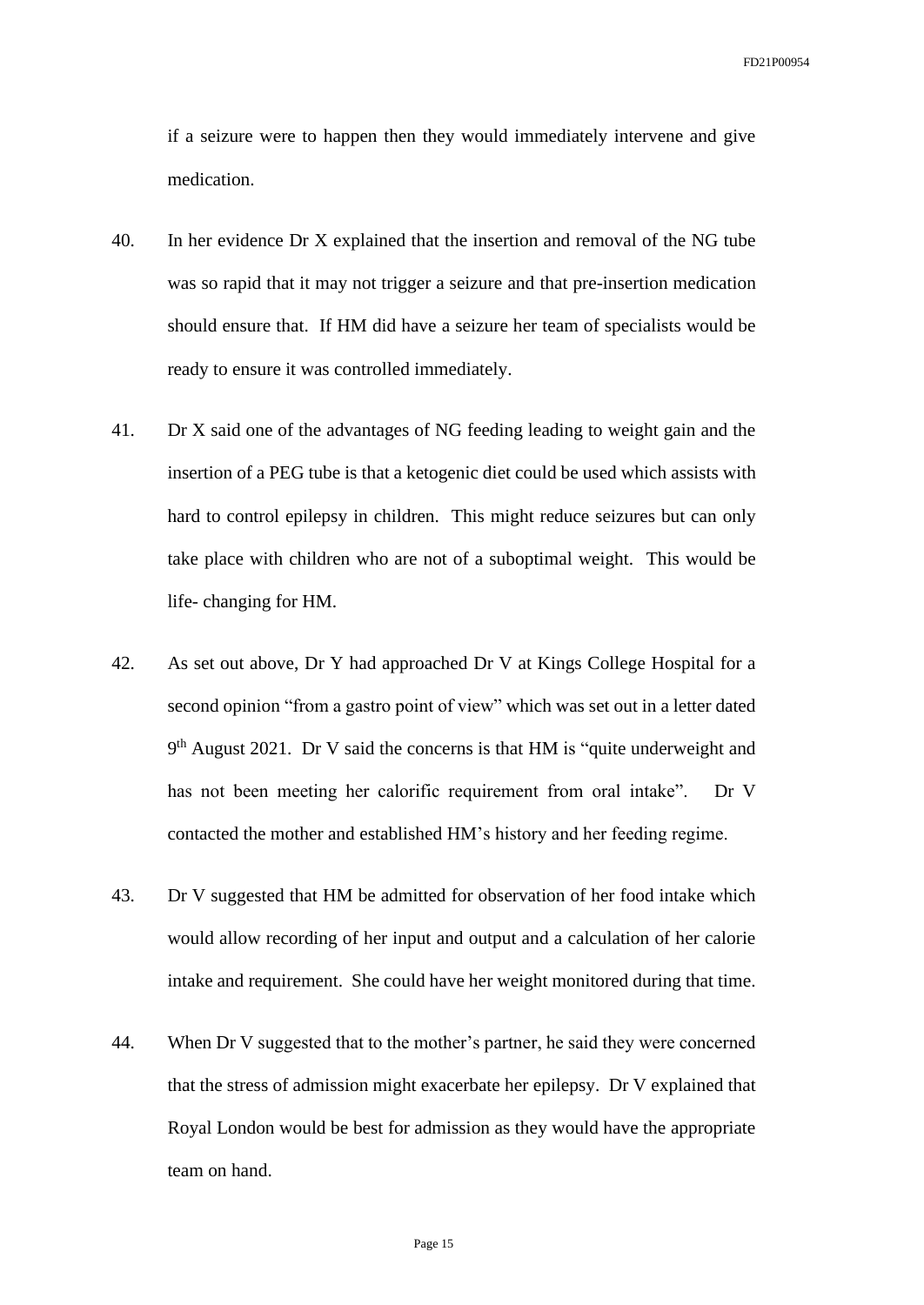- 45. Dr V's recommendations were agreed with his gastro multidisciplinary team at a meeting on  $12<sup>th</sup>$  August 2021, Dr V said that it would be in HM's best interests for her to be admitted to Royal London "to observe and optimise oral intake as well as to calculate calorie intake to see if it meets her calorie requirement for adequate growth and weight gain. In their experience with patients with a similar background to HM, these types of admissions can take at least 1-2 weeks. If oral intake is not adequate for calorie requirement for adequate growth and weight gain based on assessment by the paediatric dietician, then enteral tube feeding is indicated" (C39).
- 46. I was provided with the mother's statements as well as a written complaint she had made against Dr Y and other healthcare professionals. I was pleased to see that none of the counsel thought it was appropriate or helpful to revisit the complaints made by the mother or what the hospital staff have said about the mother. I do not feel that is in HM's best interests for me to revisit what has been a fraught relationship. In my judgment, the clinicians and SM now need to focus on the future.
- 47. SM set out her views that HM should not be forced to undergo a treatment which puts her at risk and "will unquestionably lead to a deterioration in her overall health" (para 8 page C54).
- 48. The mother gave evidence in a compelling and very impressive way. A remarkable woman, driven by extraordinarily strong maternal instincts to protect her "ray of sunshine". To say her life bringing up her children must have been difficult was an understatement. When HM was born she had threeyear-old twin boys to cope with as well as her new daughter's complex issues.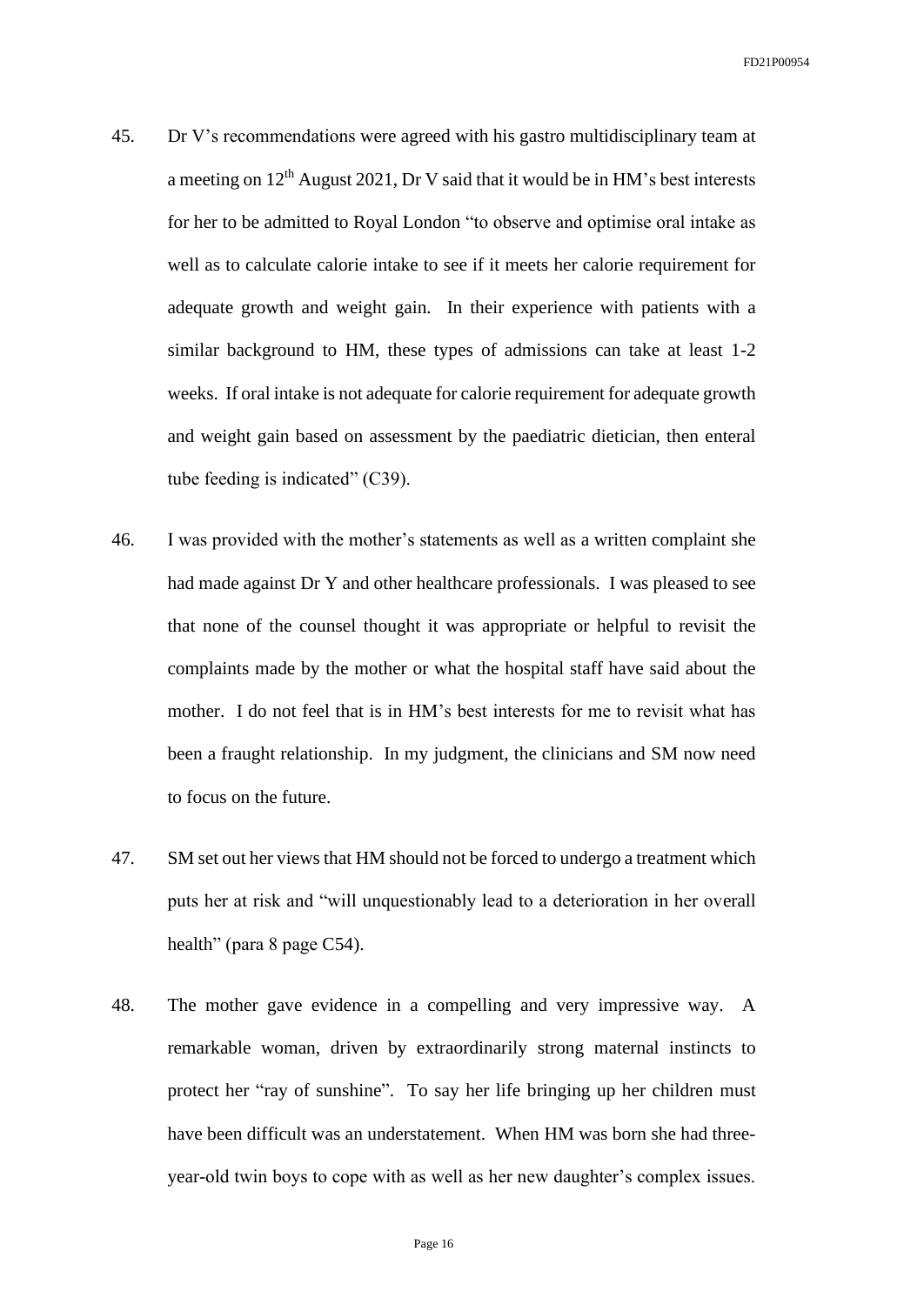I am quite sure that many parents would have given up, but it was clear from the way the mother gave her evidence that she has fought for HM for years.

- 49. I hope the mother will forgive me for saying that her poor relationship with the doctors at the Trusts is the reason which has led her to question whether they have HM's best interests in mind. Poor communication was possibly present. The mother has to realise too that all doctors are desperately busy and sometimes it is not possible to give as much time to a parent as that parent would want.
- 50. I had no doubt when I listened to the doctors' evidence that although they could not have loved her daughter in the way she did, in their very professional way they wanted the absolute best for HM. When the mother meets with the clinicians in the months and years ahead, I would urge her to give them the benefit of the doubt. She and her partner (and the siblings) are not the only ones who want the best for HM.
- 51. The mother had had unfortunate experiences with HM of the use of NG tubes in 2019 and these undoubtedly had led her to be concerned about the procedure three years later. The mother pointed out that she had agreed to the insertion of NG tubes in 2019 and to other medical procedures undertaken with HM.
- 52. HM had been to hospital after seizures in March and April 2019. She had been fitted with a NG tube on both occasions then and the mother said in March 2019 that HM had vomited within a couple of hours of the tube being put in place. Because of the stress she suffered HM had a seizure and became very distressed, and the tube had to be removed.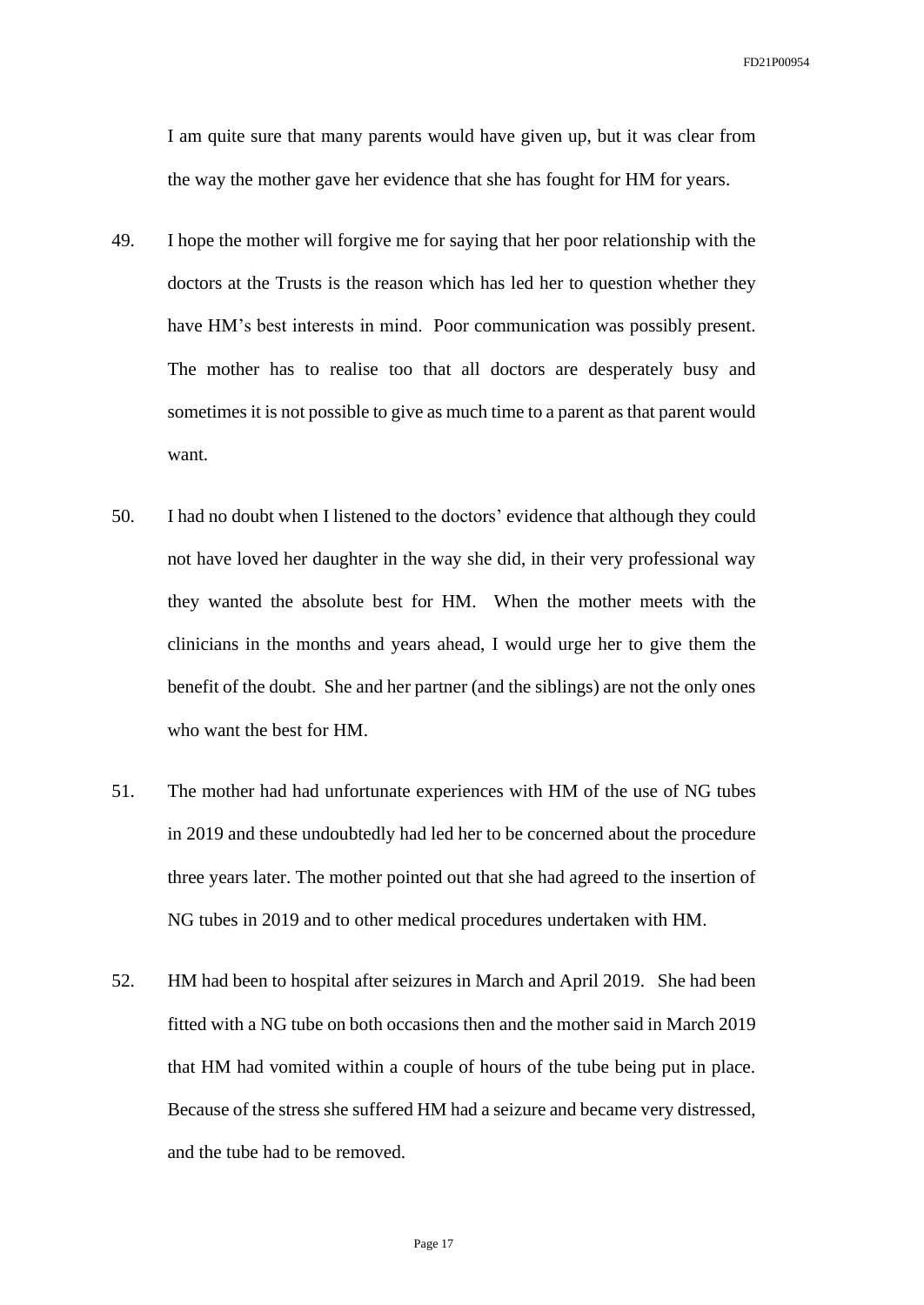- 53. In April 2019 after the NG tube and seizures, HM was placed in an induced coma, on a ventilator. She had to be put in splints to prevent her pulling out her tubes. The mother has splints at home to stop her doing this.
- 54. In terms of HM's weight, the mother says HM grows at her own pace and apart from a few fluctuations always maintains "her own centile". In court today the mother said that HM was below average weight for a 16 year old but that she was not malnourished.
- 55. In her evidence, the mother said that HM does not get ill due to weight issues and the absence of hospital admissions due to her nutrition or lack of calories to show that she is not suffering form any form of malnutrition. The mother says that HM is not lethargic, she does not have low mood or a lack of appetite and does not become ill often nor do any wounds take a long time to heal.
- 56. Other indicators are not present either: she does not have broken hair or fragile or discoloured nails. Her low weight has been "a constant throughout her life". Her siblings are lean too.
- 57. In her evidence to me this afternoon, the mother describes HM in these vivid terms: she is very active, although she is in a wheelchair, she has very good hair, she is very alert and has "amazing skin". Significant to the mother was the fact that of the six children, HM was the first to be allowed back to school. She had not had Covid nor any vaccinations, but the school did not consider she was at high risk.
- 58. The mother says that HM's blood results are significant as they show that she is not lacking any minerals vitamins or nutrients. All this indicates that the mother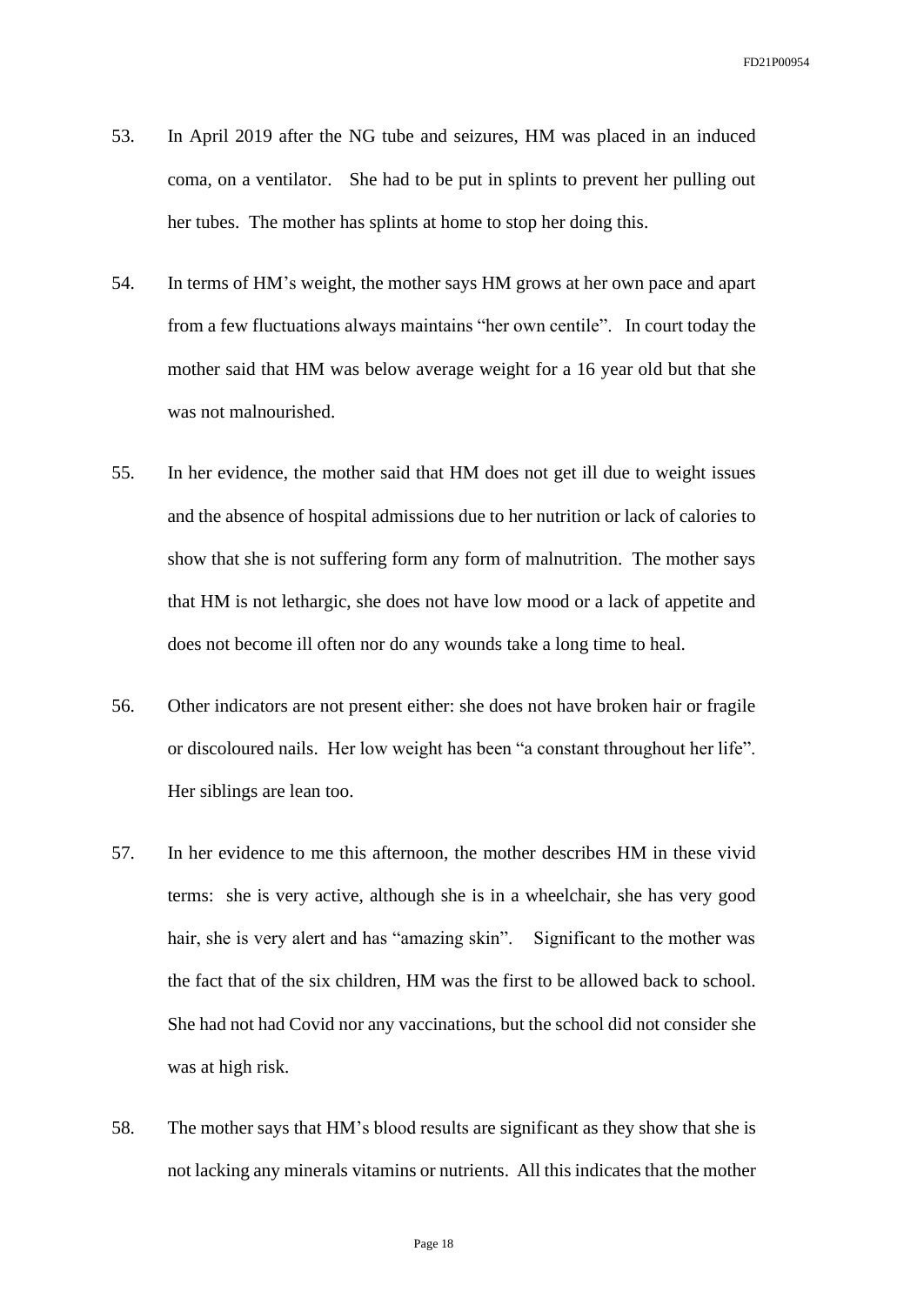has established a nutritional feeding plan "to ensure that her calorie intake is optimal".

- 59. The mother said that HM whilst had "dips and fluctuations in weight (during menstruation, periods of constipation and during clusters of seizures), she remains on an upward trajectory of growth despite never matching that of an average girl of her age". She says that HM menstruates regularly and is active and alert. The mother points out that HM's weight has always been a consistent feature in her life. She explained that HM's most pressing problem to do with her stomach was her constipation. She told the court today of the many medications she has tried to unblock this problem, all to no avail.
- 60. In terms of the risks, the mother says that the procedures can and will exacerbate HM's seizure frequency as well as post procedures "the adverse reactions and common side effects will be particularly detrimental to HM".
- 61. In terms of specific risks HM would be able to lift her clothes and dislodge the NG especially if she found it uncomfortable. If she had a seizure at night during PEG feeding this "could have terrible consequences for her". Dr Y had explained in his evidence that to prevent a child or young person from pulling out a NG tube it is taped to the child's face and behind the ear and runs down the child's back'.
- 62. In summary at her paragraph 103, the mother said she was opposed to the proposal for NG tubes and PEGs for many reasons which included that HM was not and had never been malnourished, she had always been underweight and had no feeding issues, she received the recommended calories daily at home and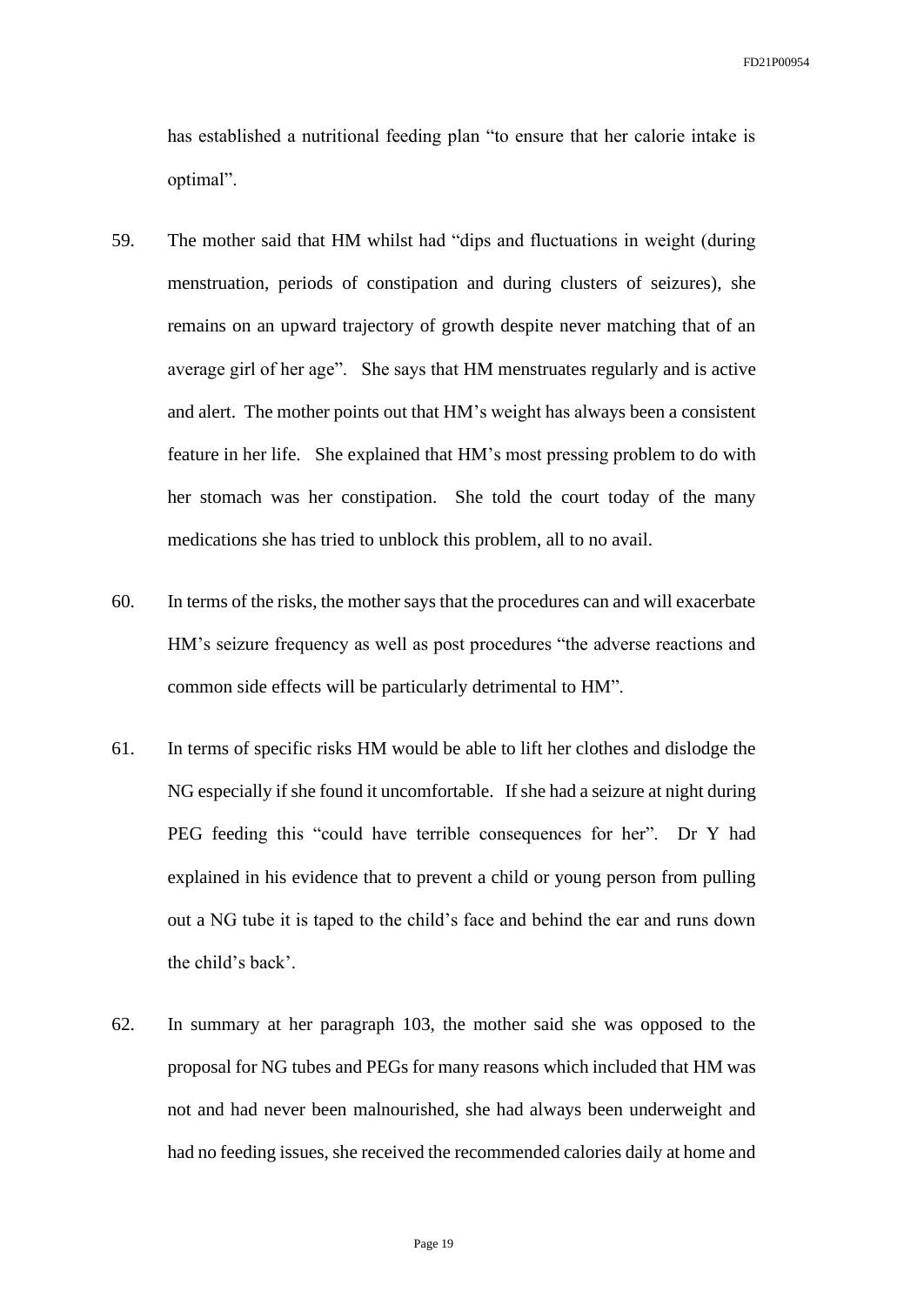at school, her risk of aspiration was being managed and the only time she aspirated was when doctors attempted to feed her using an NG tube in 2019. Furthermore, if the local authority had had any concerns about her ability to feed HM they would not have removed HM from the Child Protection Plan and stepped her down to a Child in Need.

- 63. The mother exhibited her lengthy complaint dated  $4<sup>th</sup>$  November 2021 to PALS about Dr Y, Dr Z and Ms W the safeguarding lead for Bart's Health Trust and the Trust's response of 21<sup>st</sup> December 2021.
- 64. The mother exhibited a dietetic summary dated  $16<sup>th</sup>$  September 2021, setting out HM's weight between  $7<sup>th</sup>$  November 2018 and  $16<sup>th</sup>$  July 2021. She is usually weighed monthly although I noted there was a period of ten months in the records where no weight was recorded and that between 11<sup>th</sup> October 2019 and 20th August 2020 she lost just under 4 kg.
- 65. I heard briefly from HM's guardian. In her first report dated  $8<sup>th</sup>$  February 2022, she sets out the doctors' and the mother's concerns. She explains that SM "firmly believes" that HM's epilepsy is the condition that is most likely to prove imminently fatal and she does not accept that her weight presents the same threat.
- 66. The guardian in her first report highlighted her concerns at paragraph 18. She was concerned whether HM had sufficient "emotional and psychological resilience to manage this interim journey" (of having first an NG tube inserted and then a PEG tube). The guardian had spoken to Dr Y who explained that "irrespective of her diagnosis she would be expected to gain weight". The chart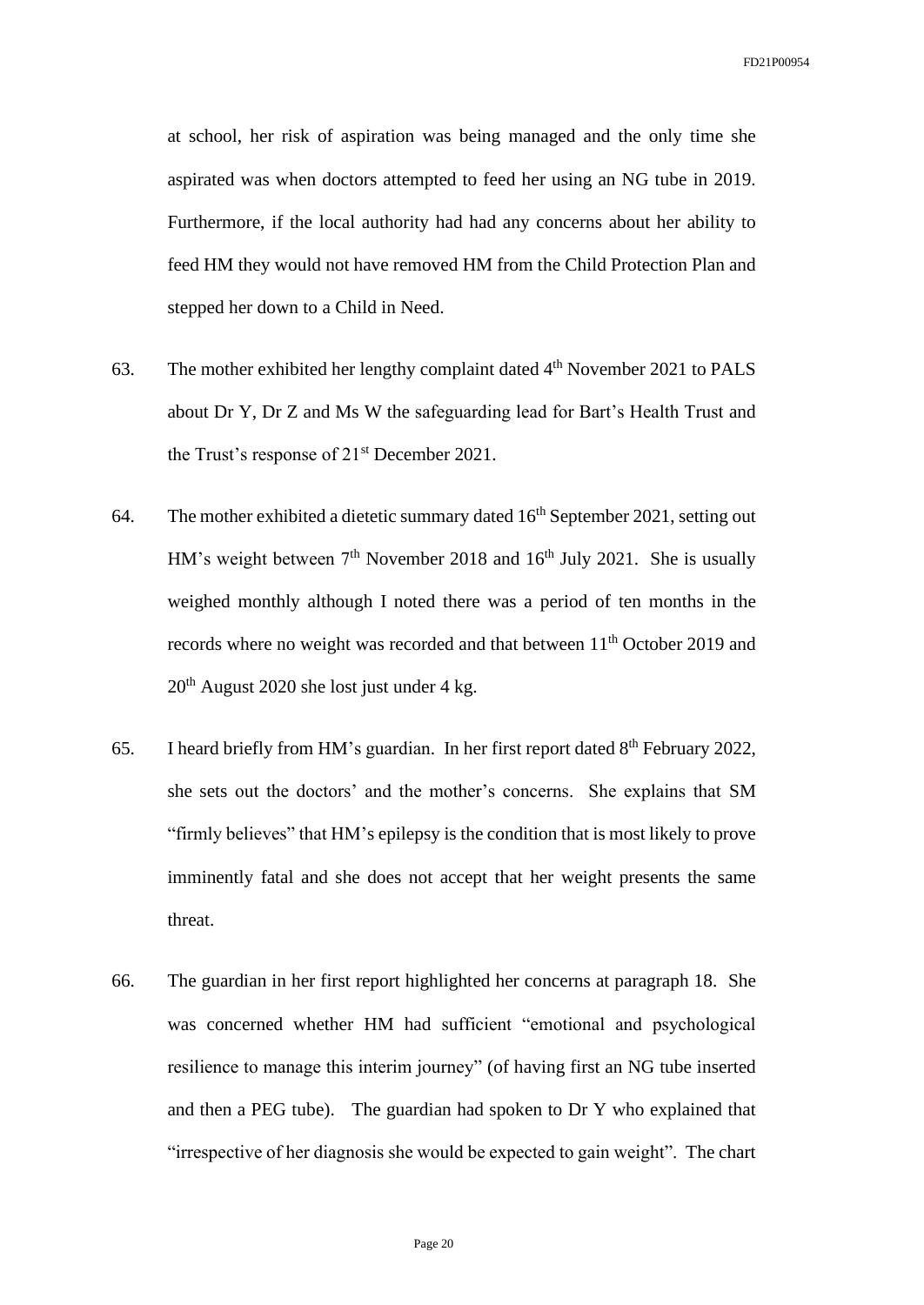they use allows for underlying conditions. Dr Y told the guardian that the reason for HM's low weight was an insufficient calorie intake or because she was not retaining her calorific intake. Whichever it was "each means that she does not have enough calories to grow".

- 67. The guardian also spoke to Dr X who explained the gravity of HM's epileptic seizures. Dr X suggested that her genetic condition may be a factor in her failure to gain weight and that Dr P at the Royal London Hospital might be able to help with that.
- 68. In terms of her wishes and feelings set out at paragraph 22 of her report, the guardian said that HM would want her life to remain stable. She would struggle with an extended stay away from home.
- 69. The guardian acknowledged, at the same time, that the proposed treatment could improve HM's overall quality of life and that all such procedures carry a degree of risk.
- 70. Her position in her first report was that when considering HM's welfare she was concerned "about the proposed treatment prompting a domino on the rest of her health including her physical and emotional welfare" (paragraph 24). She questioned whether it might be useful to obtain clarification about whether HM's genetic disorder affects her ability to gain weight. The guardian recommended a short adjournment to obtain that information.
- 71. Dr P's letter is at C131 of the bundle and is dated 3<sup>rd</sup> March 2022. Unfortunately, there was no easy answer to the question whether HM's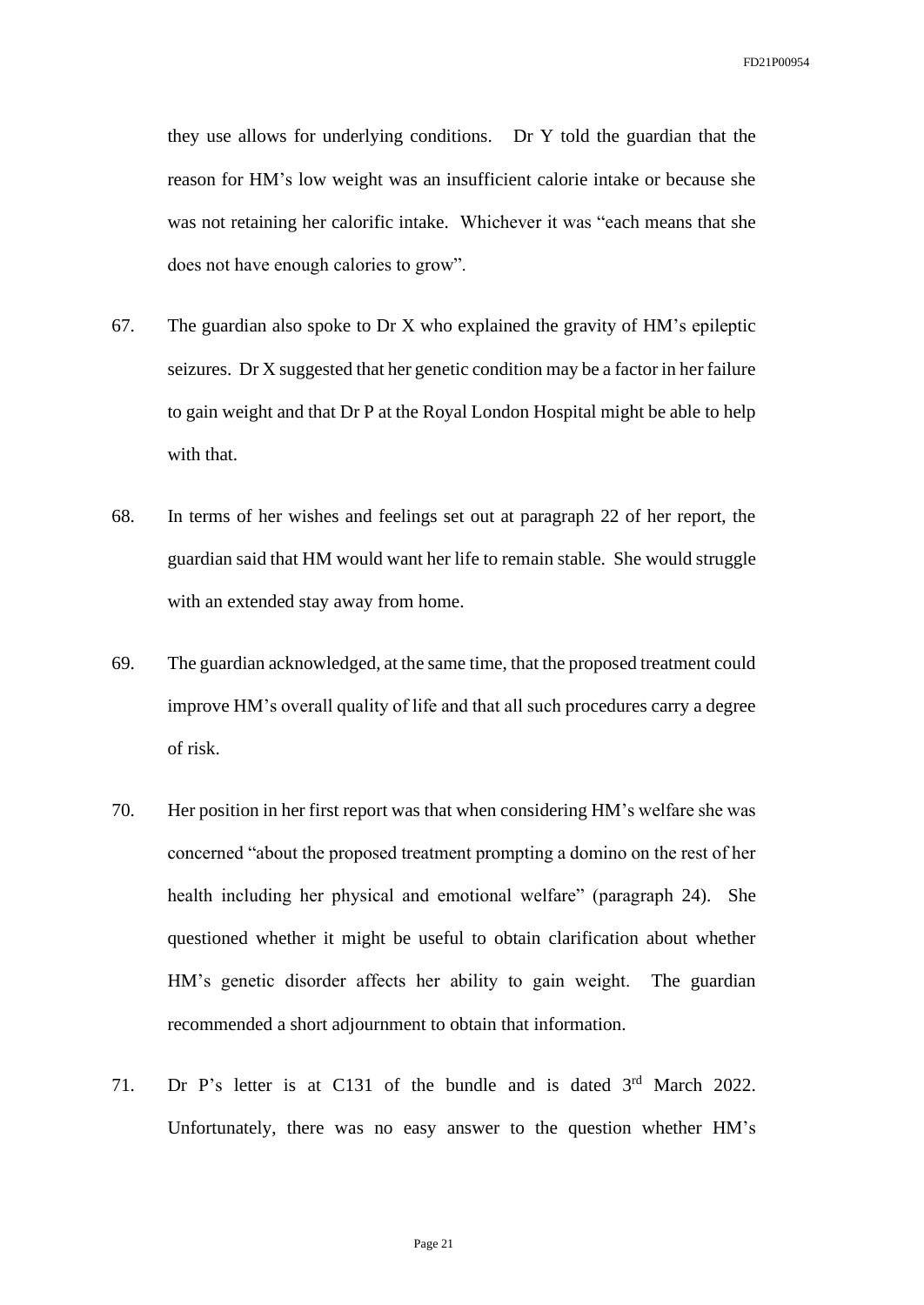particular genetic syndrome (1p36 deletion) had any bearing on her slow weight gain. Dr P met the family and Dr X on 28th February 2022.

- 72. Dr P was told by the mother that the current community dietetic plan is for HM to receive 2500-3000 kcal a day "though HM does not always meet this and that frequent episodes of constipation (managed with oral Movicol) further reduce her oral intake".
- 73. Dr P summarised the dispute as the Trusts considered a structured re-feeding plan was needed whilst the family felt that HM's health has not been compromised by her low weight and were concerned that any invasive procedures may lead to a worsening of her seizure activity.
- 74. Dr P said that growth of those with 1p36 disorders is variable and that "there are no specific growth charts available for this condition from research literature". A small number of individuals had had their growth studied and "most have measured in the low-normal range, though a few have continued to track under the  $0.4<sup>th</sup>$  centile. Dr P encloses a leaflet which mentions that some children mostly under two years of age have benefited from a temporary NG or PEG use.
- 75. Her conclusion is at C133, "it is not possible to say whether the genetic change itself (1p36 deletion) is a cause of low weight/poor growth, despite sufficient calorific intake. To my knowledge, no specific genes within this deleted region have been associated with growth specifically". She then says "while HM's 1p36 deletion may be contributing to her small stature and suboptimal weight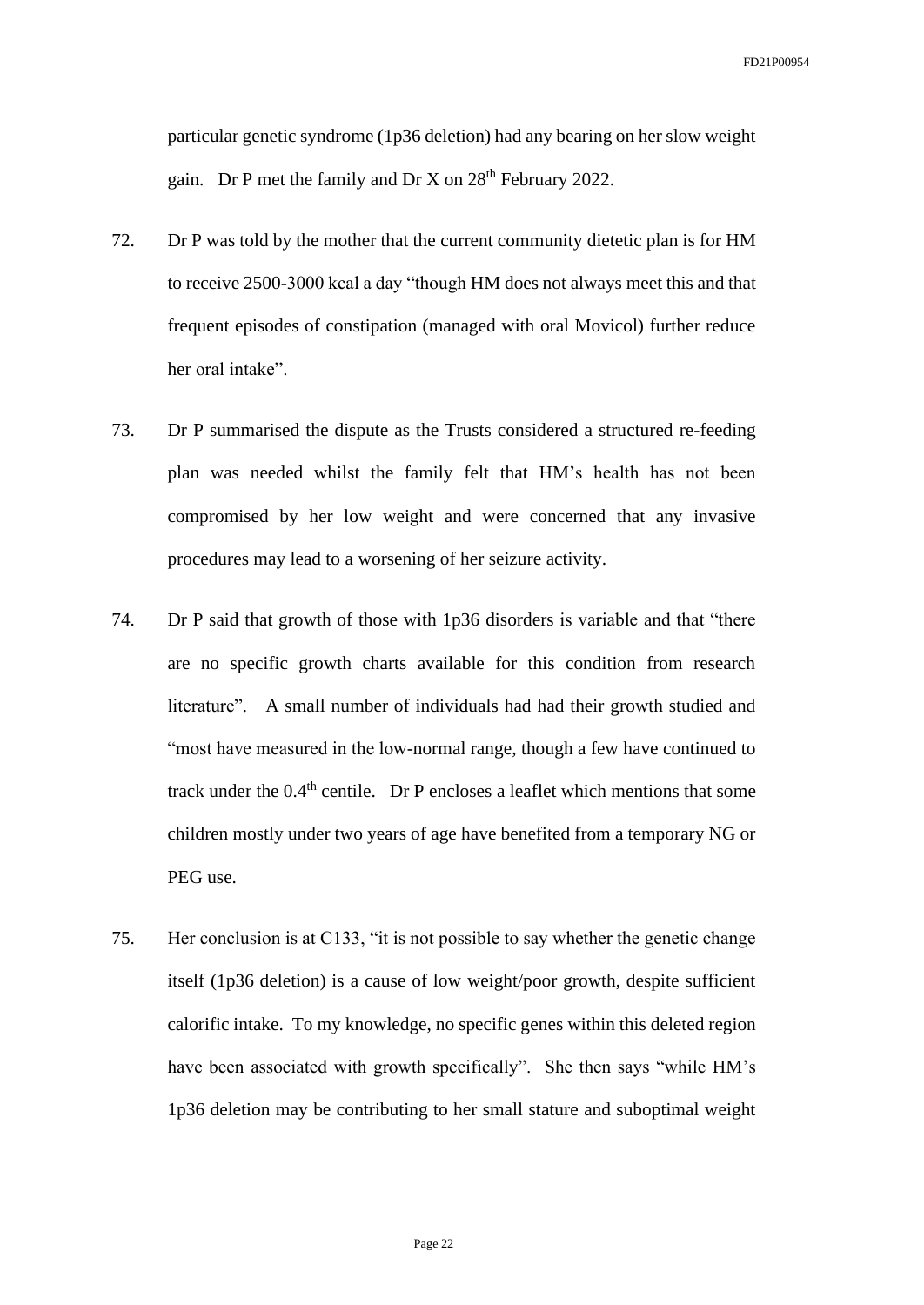gain, there are many other factors that influence this, not least ensuring she is consistently receiving sufficient calorific intake for growth".

- 76. The guardian wrote a second report after receiving Dr P's letter. Dated  $7<sup>th</sup>$  April 2022, she had spoken to SM on two occasions in March and April 2022 and also to her partner and advocate AB. The guardian had considered Dr P's letter and she concluded that the opinion from the expert did not "exclusively or conclusively attribute HM's genetic condition to have impacted her low weight".
- 77. The guardian took into account Dr Z's evidence set out above of HM's growth which highlighted the difference in her weight between just after her 15<sup>th</sup> birthday and just after her sixteenth. The difference was just under 5 kg, the difference between 26 kg in 2021 and 21.8 kg in 2022.
- 78. The guardian took into account the mother's views of the risks to HM and set out that the Trusts were confident they could manage any potential risks that may arise which they said were straightforward for the majority of children. The guardian said that despite her retaining concerns about how HM would cope emotionally physically and psychologically in the short to medium term with an extended hospital admission, she balanced that against the potential for a decline in health if she did not increase her weight.
- 79. Her conclusion was that she supported the Trusts' application and she endorsed Dr V of King's College Hospital's approach that she should be admitted to be monitored before a NG tube is put in place.

## **Discussion**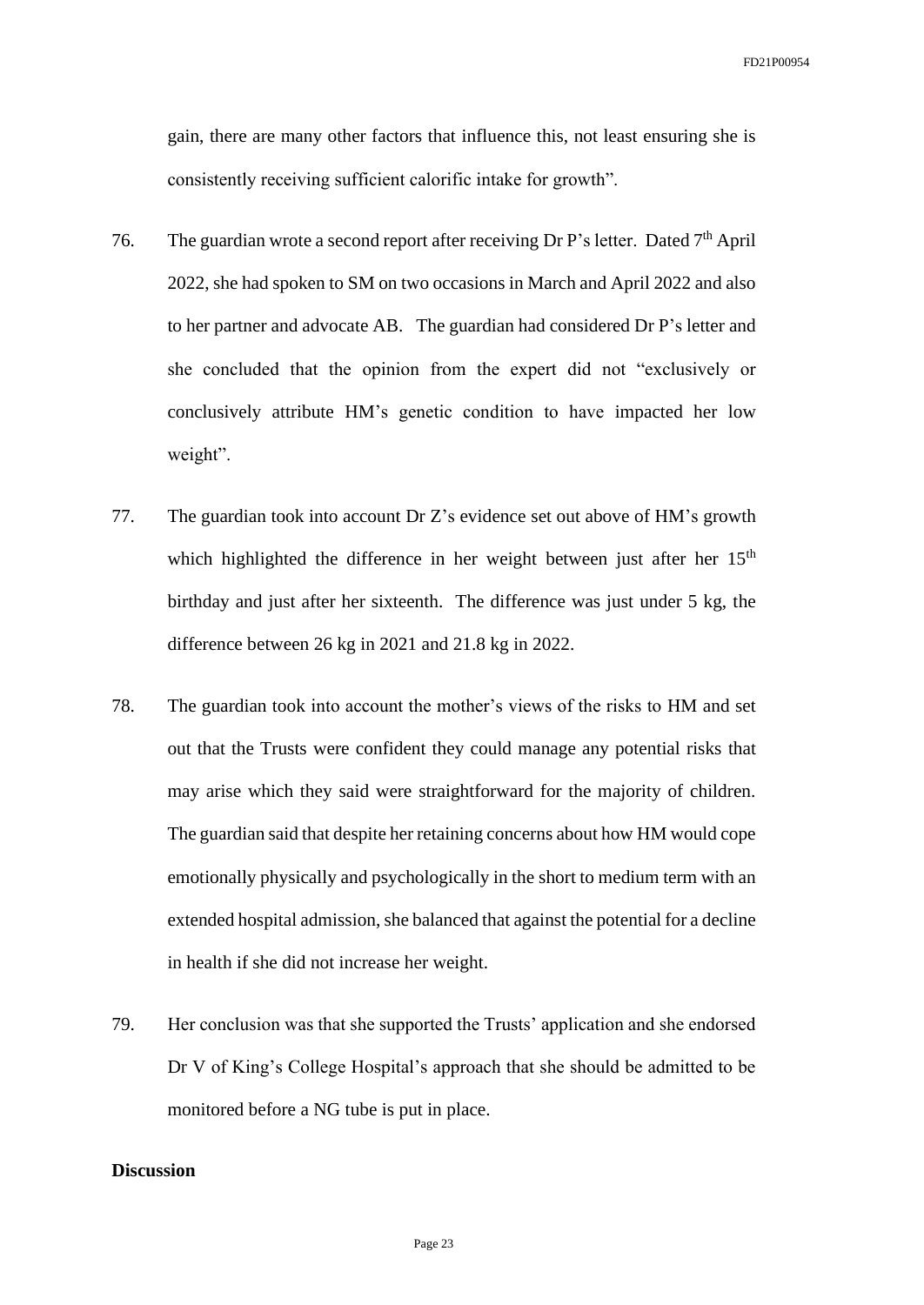- 80. I apply the law as it is set out above.
- 81. The first question is whether HM is malnourished. The doctors are using a medical term when they use the expression malnourished which is defined by the Royal College of Paediatricians and Child Health. SM does not accept her daughter is malnourished, she says she is below average weight which is what she has always been.
- 82. The most striking evidence on the point is from Dr Z's charts and tables. The concern of the clinicians is that whilst between the ages of two and eight and a half, HM was tracking the .4 centile, from the age of eight and a half to 16 she has gone increasingly downwards and is now at about -7 beneath .4. This conforms with the medical definition of malnutrition.
- 83. Having said that, I understand and sympathise with the mother's reaction to the use of that word. A more sensitive expression might be 'very underweight' but it is not the strict medical definition used by the clinicians in this case.
- 84. The point is, as is accepted by the clinicians involved in HM's care, it is not the mother's fault that her daughter is not taking in enough of the liquidised feed or food supplements to enable her to gain weight. I heard Dr Y in re-examination explain why HM would have not been able to take in enough calories, he said she eats a little and then gets tired and then stops eating. Another witness explained how when she no longer wants to eat she just shuts her mouth with the rebellious streak of the teenager she is. Feeding HM and ensuring she receives the calories she needs is very difficult but the evidence from Dr Z and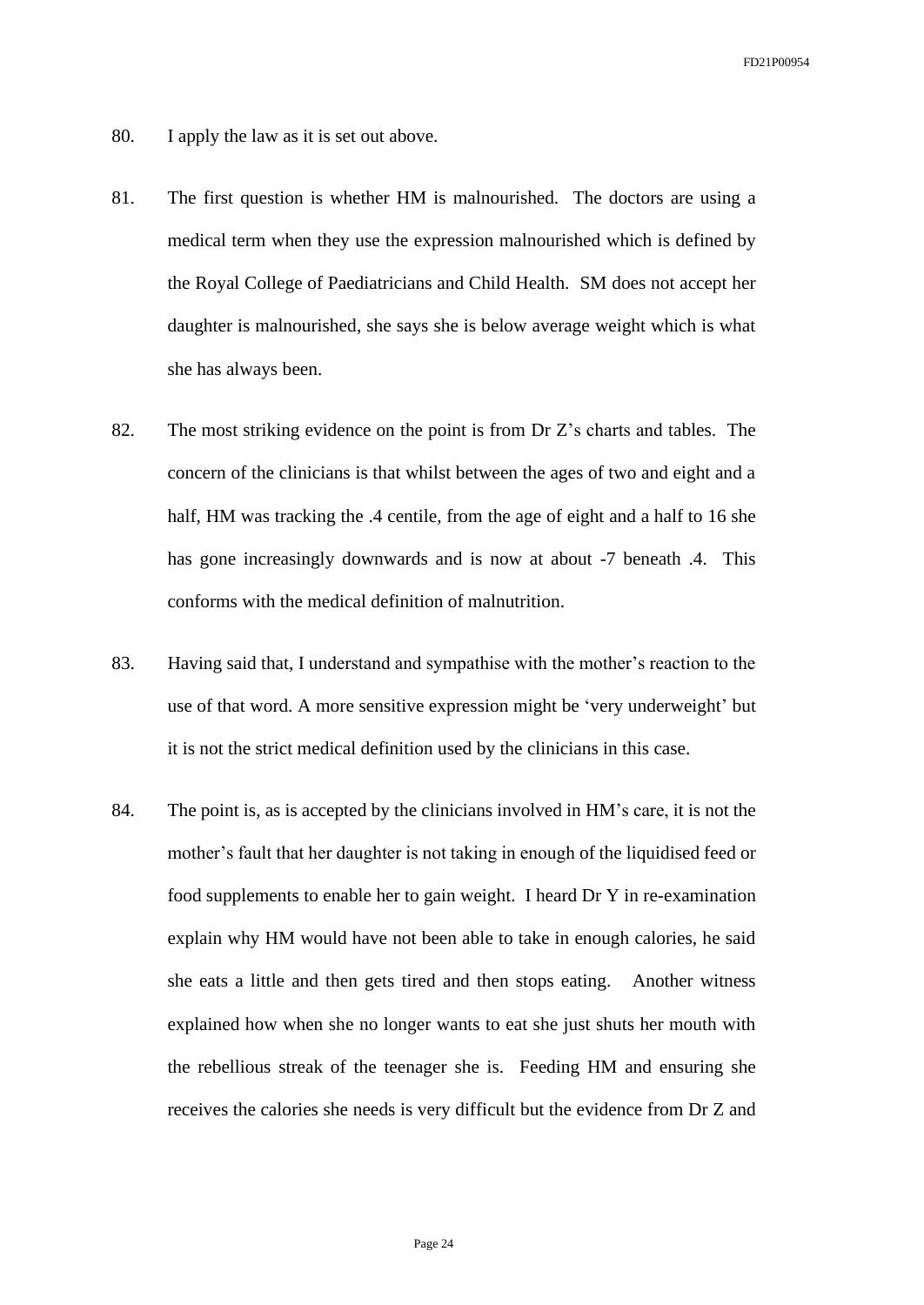Dr Y is impossible to challenge, she is very underweight and in medical terms is malnourished.

- 85. The next question is whether the declarations sought by the Trusts are in HM's best interests. I consider the matter objectively on the evidence before the court. My focus is on HM and what is best for her. I give particular value to SM's views. She is correct to say that there are risks with this proposed procedure and that in particular when the NG tube and the PEG tube are inserted, the pain caused may bring on a seizure.
- 86. Dr Y set out the risks of each procedure. In relation to the NG tube, the risks were at insertion or if it was dislodged. The doctor explained that there is a risk of aspiration if the NG tube is not inserted in the right place and the feed goes into the wrong place but the clinicians check it is in the right place before starting feeding.
- 87. The mother points out that HM is sufficiently dexterous to be able to dislodge the NG tube. The doctor says they are used to children and young people who may do that and can ensure the tube comes around to HM's nose from behind her head. In any event HM will be carefully monitored in hospital and she will not be discharged until the NG tube is working. The other risk is from the irritation as the insertion is taking place causing a seizure but once it is in there should not be an increase in seizures.
- 88. In relation to the PEG tube, Dr Y said Dr R, the Paediatric Surgeon had explained the risks to SM. The benefit of the PEG tube over the NG tube was that medication can be given straight into the stomach without the risk of the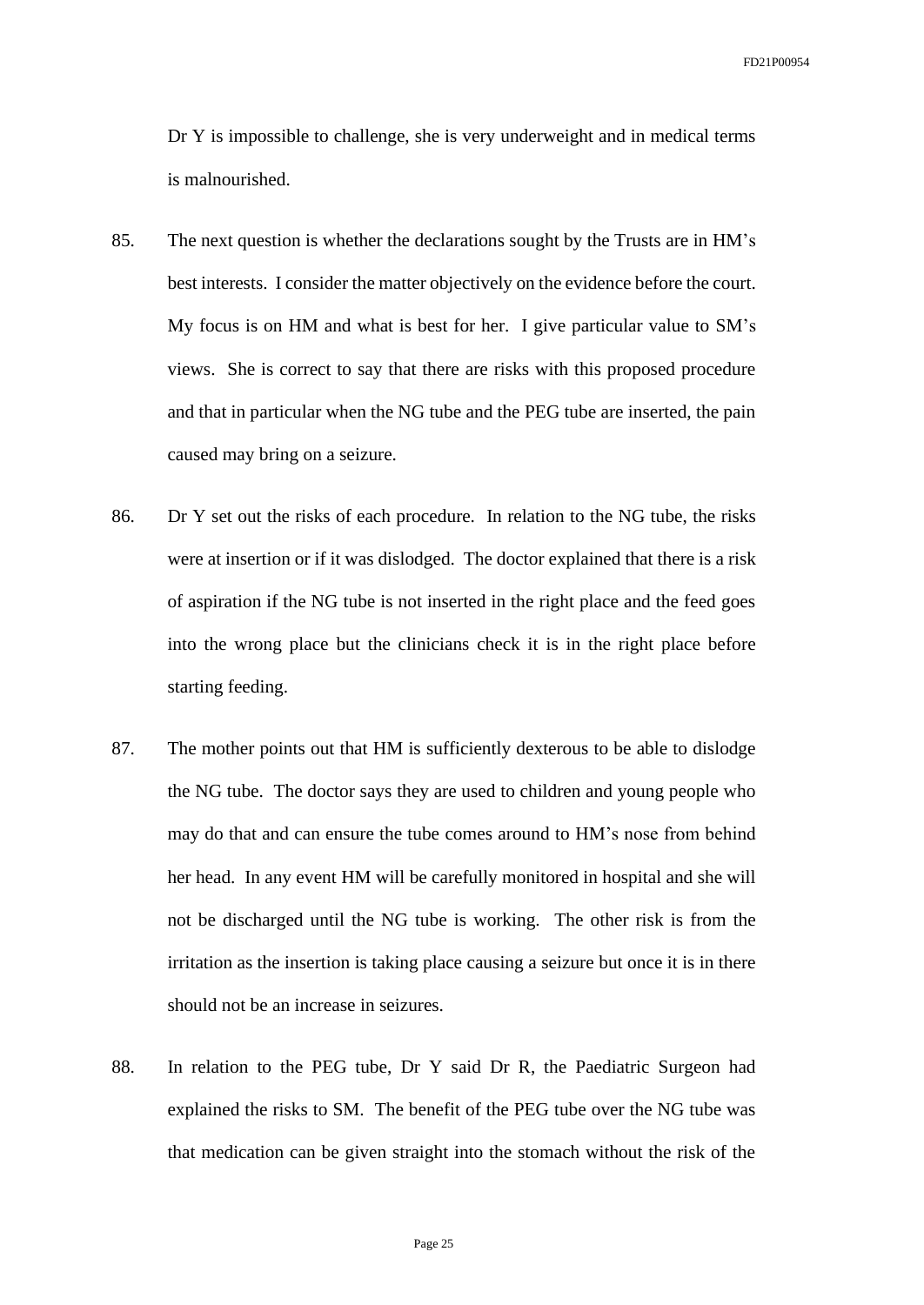tube being pulled out or it becoming dislodged. The mother was particularly concerned about HM's constipation and the PEG tube would make the administration of medication much simpler.

- 89. There was a small risk of infection at the site of the PEG tube but it would be easily treatable. The doctor said the procedure is often given to "neurologically disabled patients who suffer seizures" (C12 paragraph 56.3). The tube is given under local anaesthetic and although there is some pain after a week it is minimal to none. It was suggested that pain killers could be given to ensure that the pain did not trigger a seizure in HM.
- 90. I was satisfied that Dr Y (in combination with the MDT team including the epilepsy specialist Dr X) had the risks of each procedure well in mind and had a plan of ways to mitigate them.
- 91. Dr X said that if the declarations were made by this Court her specialised team were ready to react to any seizure. It would take place in a controlled environment in hospital. As Dr X explained too, they would prepare and ensure HM was medicated to an extent which reduced the chances of a seizure being provoked.
- 92. As Ms Mayhew reminded the Court in her closing submissions, the mother had had to live with the fear that her daughter might die at any time. SUDEP happens to one child in 4500 who has epilepsy and HM has all the characteristics which make that more likely. Again, I turned to Dr X and her team who would be monitoring HM and her epilepsy and ensuring she had the medication to prevent or reduce any epileptic attack.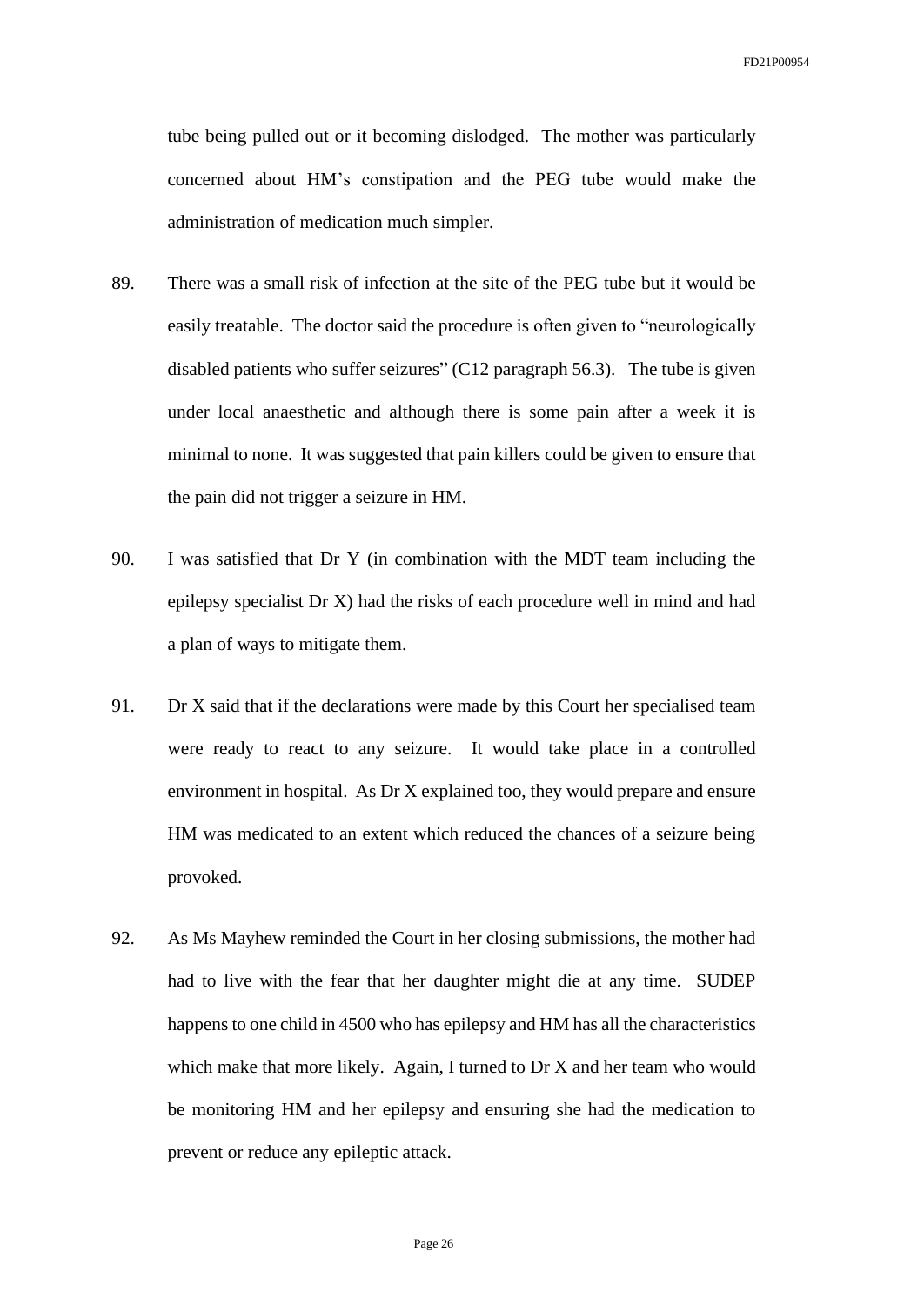- 93. A particular concern set out by the guardian in her first report was significant in my judgment. The Guardian was worried about the emotional and psychological effect on HM of being removed for 28 days from the bosom of her family to a place where she would be surrounded by strangers.
- 94. The evidence from the clinicians was that HM when admitted could be in a cubicle of her own but the mother who knows her child the best pointed out that her daughter thrives in busy places. Given the choice between a trip in a taxi or a bus, HM would always choose a bus. She likes the "hustle and bustle". She would feel lonely in a cubicle. That might be something that the mother should discuss with the hospital prior to admission.
- 95. The concerns of the guardian were lessened when she heard from the doctors the efforts of the MDT to ensure that there was wrap around care of HM. The MDT includes play therapists and educationalists as well as speech therapists. All would be involved with her care.
- 96. The mother suggested that the procedures could be delayed and Ms Mayhew for SM suggested that other NHS Trusts should be approached to see if they might be able to take on the care for HM due to the difficult relationship between the mother and the lead clinicians, in particular Dr Y.
- 97. Very helpfully at the Court's request, Dr Y approached two trusts during the lunch adjournment in this one-day case. The Trusts approached said that a delay of about 12 weeks at a minimum could be anticipated whilst their MDT decided whether to take up the referral. There is no guarantee that they would. One of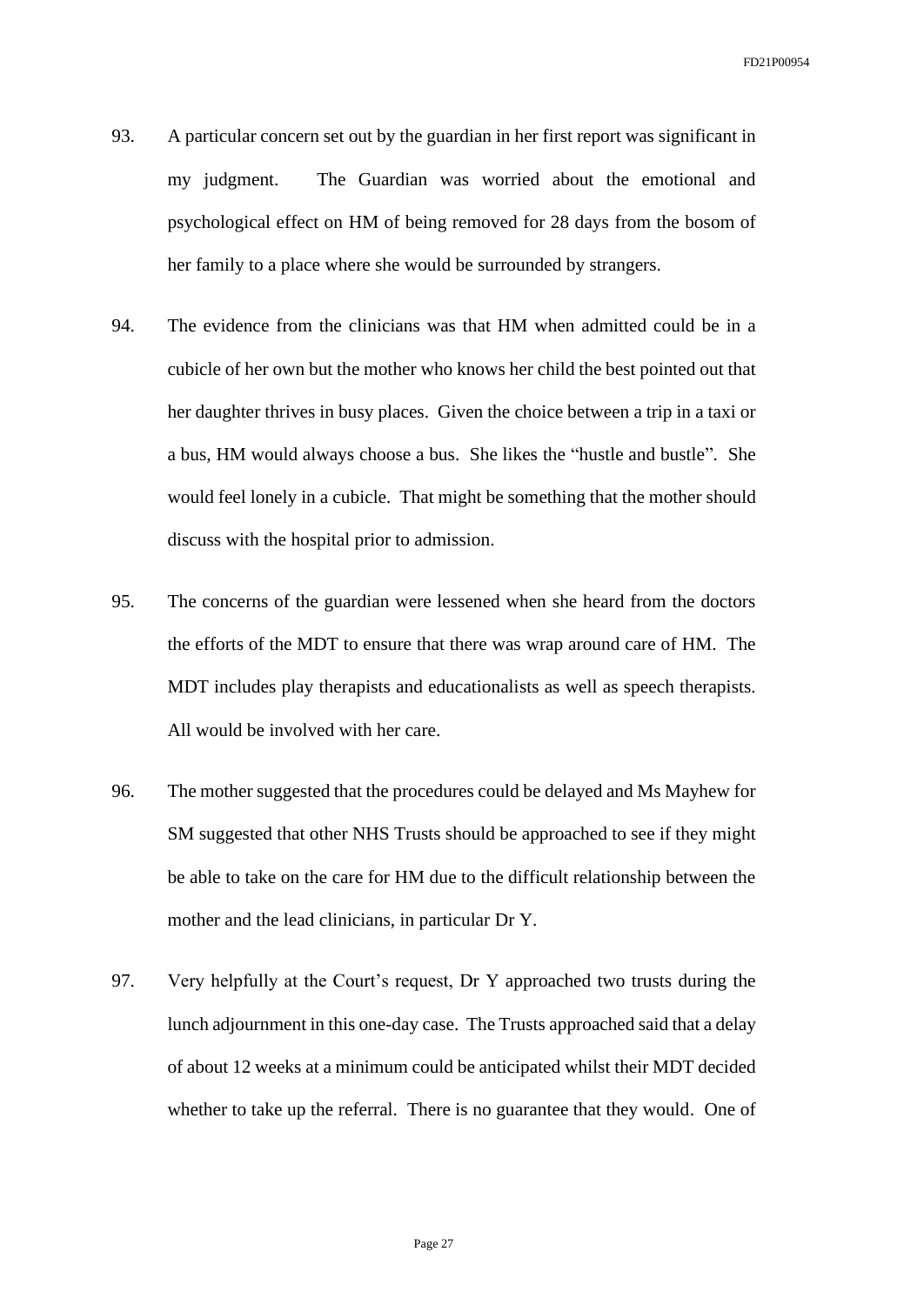the trusts approached said they were very short of beds and had children being held at other hospitals whilst a bed at theirs became available.

- 98. When I came to stand back from the evidence, I found I was giving particular weight to the risks to HM from her lack of growth as set out by Dr Y. I considered that the risk of infection was the most serious immediate risk along with bed sores. In the longer term, osteoporosis would be a concerning risk but with Covid rampant, the risk of infection and HM's lack of reserves to fight such infections at her current weight were extremely concerning.
- 99. The mother said with force that she had not seen any sign of her daughter being underweight. Her skin, nails and hair are all in a very good state. HM is not bad tempered or moody and shows none of the other signs of being seriously underweight. She does not catch infections easily and is hardly every ill. She was allowed back to school before any of her siblings which was a sign that she was not at risk said the mother.
- 100. On the other hand, I had to accept the medical evidence which was clear that HM is at immediate and serious risk, and at such risk that although these concerns had existed and been voiced since 2016, the clinicians considered that a three month wait to find another trust which would take HM would put her too much at risk of serious illness or death. If she could not fight off an infection an even more serious procedure of inserting a central line close to her heart would have to take place.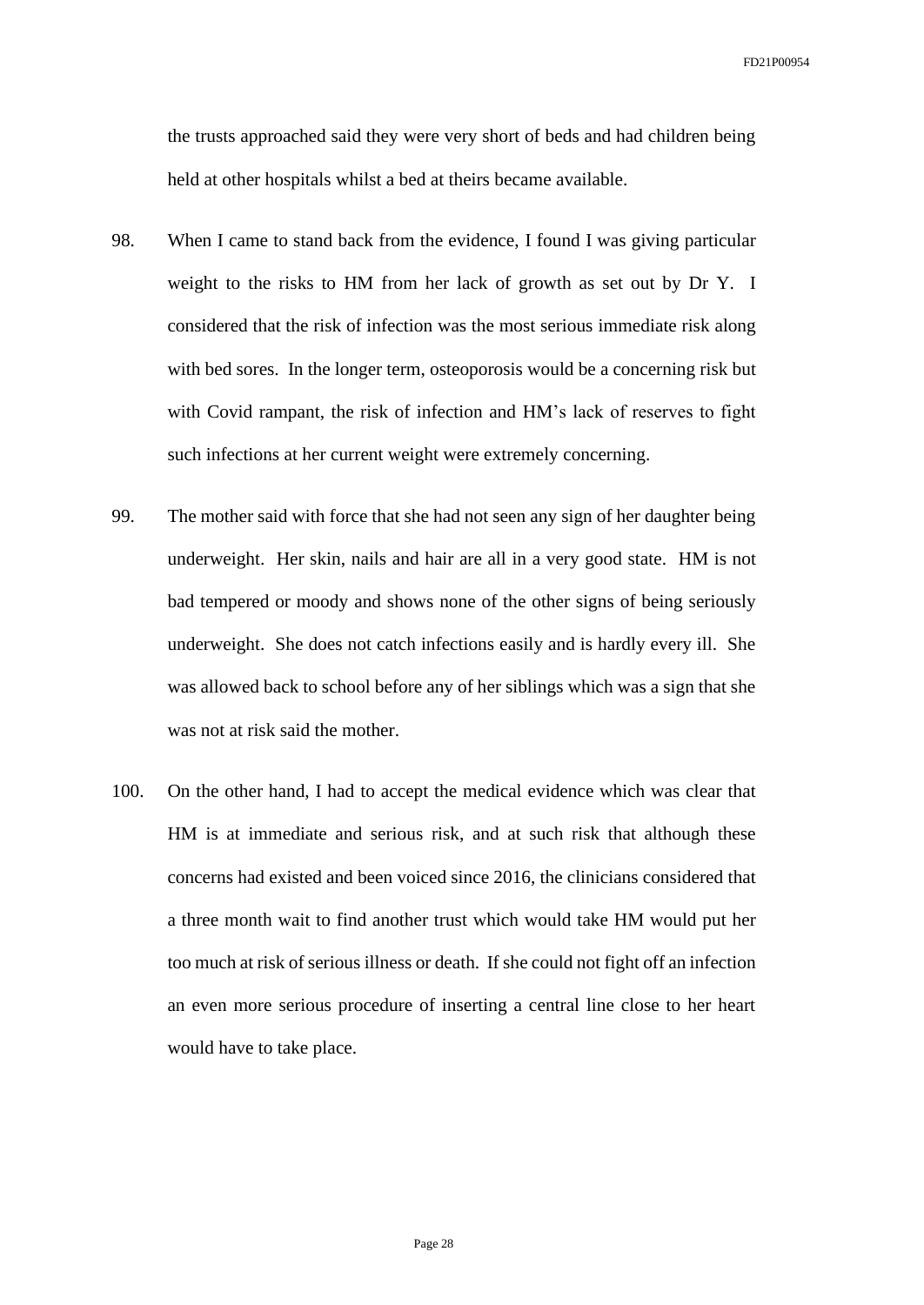- 101. The doctors were clear, that the longer these procedures were postponed, the more difficult it would become to increase HM's weight by the use of NG tube before a PEG was inserted.
- 102. Having considered what is in HM's best interests, despite the considerable value I place on the mother's knowledge and understanding of her daughter, I consider the risks of serious infection and other issues will increase as her weight falls further away from the .4 centile. Increased infections can lead to the worsening of seizures. There is an immediate risk now. Dr Z was clear that there may be no outward signs of HM's vulnerability but this did not mean she was not greatly at risk from her underweight state. These procedures are a risk but they are manageable and these clinicians in my judgment have the experience and the professionalism to manage HM safely.
- 103. In the short term, and 28 days or so in the coming weeks is a short term, HM may not enjoy hospital and may be worried that she is away from her family. She may suffer for a short time from the insertions of the tubes. I have no doubt though that the hospital including the MDT will wrap her around with the care that she needs, they will ensure she is as happy as she can be in the circumstances. Any emotional harm will be mitigated by the play therapists but more importantly than that HM will have the support of her family who will be able to visit and very soon she will be back home.
- 104. The specialists in the hospital will control and measure her input and output (as the clinicians put it). In the medium term the recurring difficulty with constipation combined at times with her period, which has caused her much pain and suffering, and increased her seizures may well be something the MDT will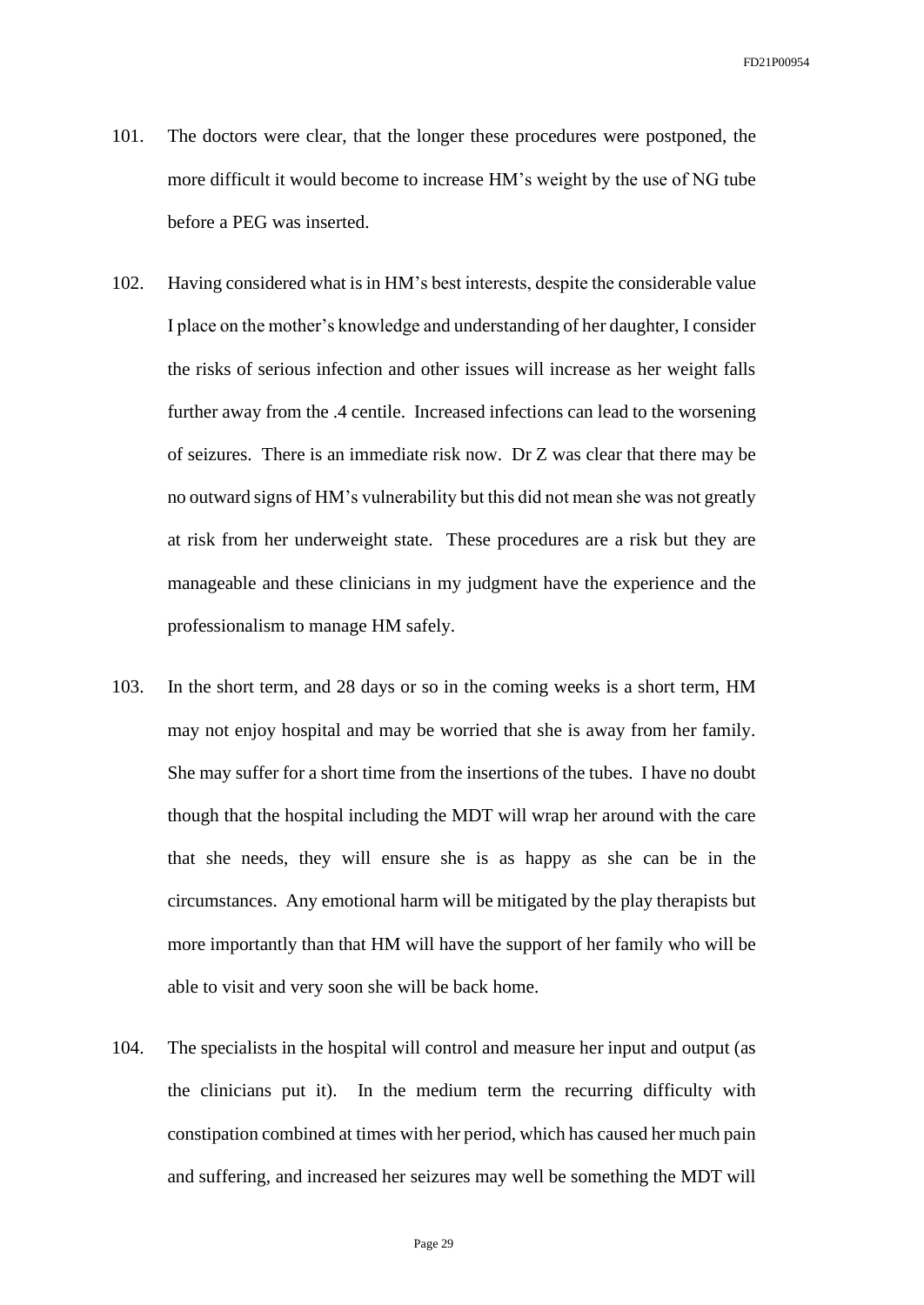be able to work out to try and get to a balance of medication, fluid and feed to make HM's life more comfortable.

105. There are benefits to the procedures which have been set out by the clinicians which are over and above the benefits of gaining weight. A special ketogenic diet can be provided once a PEG is inserted which can be used to treat hard to control epilepsy in children, that cannot be done until she puts on weight. Another advantage of the PEG tube is that feeding can take place at night which would remove what must be considerable pressure on the mother and the school to ensure she gets enough food during the day. That may well allow HM to have more fun in the day.

## **Conclusion**

- 106. I can understand the mother's concerns about the risks of seizures. In my judgment, any risk will be mitigated by the specialist teams on hand. There is a lesser risk of SUDEP in hospital. The better resistance to infection and other more long-term benefits are significant and in my judgment they far outweigh the risks to HM of the procedures set out in the amended care plan.
- 107. I make the declarations as sought by the Trusts and approve the Personalised Paediatric Dietetic Care and Treatment Plan provided by Dr Y at C200 of the bundle. This is in HM's best interests.
- 108. I have set out above that the mother and clinicians have had a difficult relationship. The mother is fiercely and impressively defensive of HM but she must try to accept that the clinicians with their combined 80 years of experience